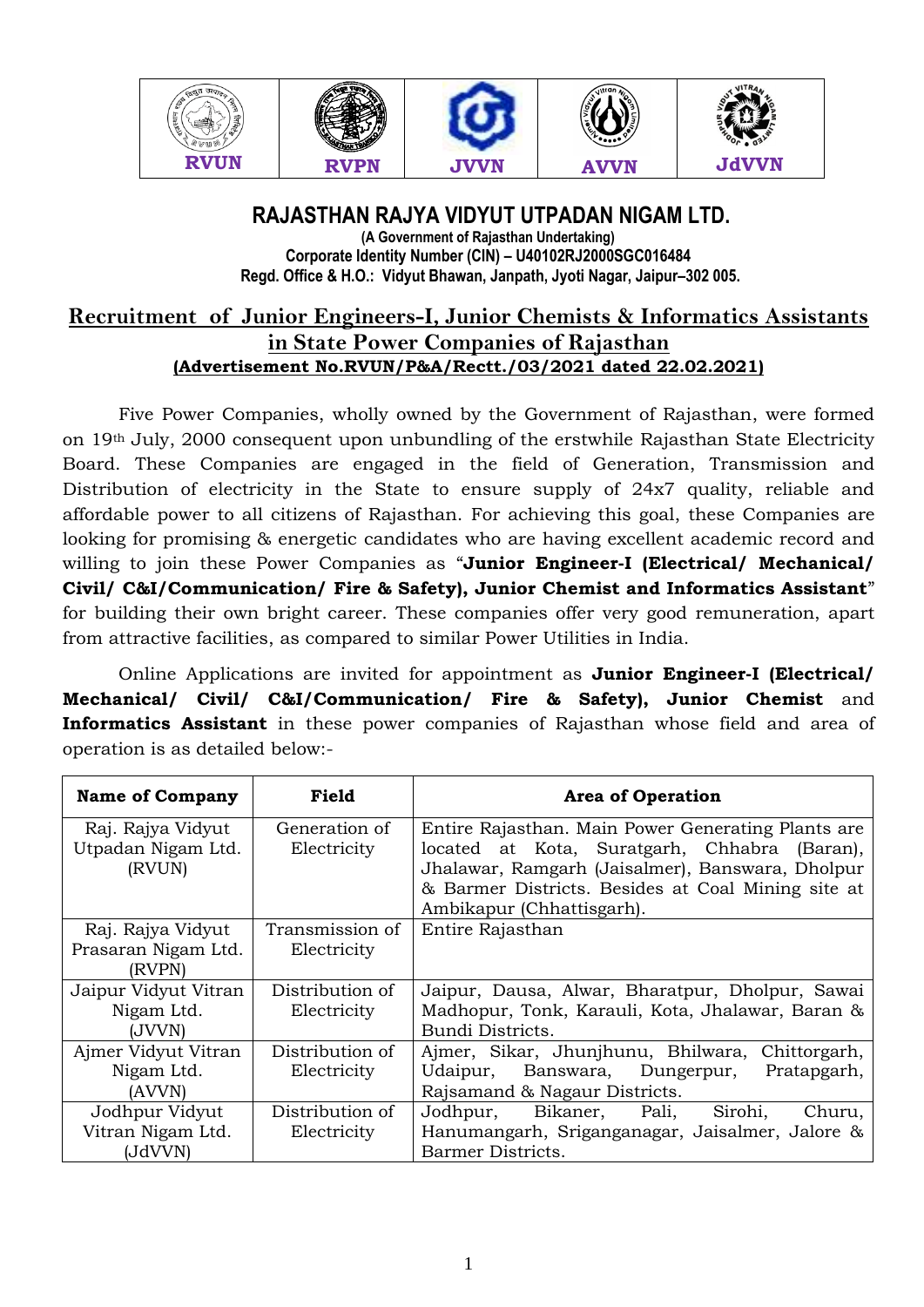The **Engineers' Service Regulations, 2016** and **Scheduled Areas Engineers, Ministerial & Class-IV Service (Recruitment & other Service Conditions) Regulations,**  2017 of these Vidyut Nigams are applicable for all purposes. Candidates are advised to refer to them. However, salient provisions are mentioned hereunder:-

# **1. Details of Vacancies**

1. The category-wise vacancies (including backlog, if any) of various posts are as under :-

# **(i) Name of Post:— Junior Engineer-I (Electrical)**

|                 |                                              |                                                                                                                      |              |   |   |    |              |              |                                      |     |              |            |                            | In Non-TSP Areas |                |              |                            |              |              |              |                            |              |              |              |              |             |                                     |                                         |              |
|-----------------|----------------------------------------------|----------------------------------------------------------------------------------------------------------------------|--------------|---|---|----|--------------|--------------|--------------------------------------|-----|--------------|------------|----------------------------|------------------|----------------|--------------|----------------------------|--------------|--------------|--------------|----------------------------|--------------|--------------|--------------|--------------|-------------|-------------------------------------|-----------------------------------------|--------------|
|                 |                                              |                                                                                                                      | UR (GEN)     |   |   |    | BC           |              |                                      |     |              | <b>MBC</b> |                            |                  | <b>SC</b>      |              |                            |              | <b>ST</b>    |              |                            |              | <b>EWS</b>   |              |              |             |                                     | Horizontal<br><b>Reservation</b><br>for |              |
|                 |                                              |                                                                                                                      |              |   |   |    |              | Female       |                                      |     |              | Female     |                            |                  |                | Female       |                            |              |              | Female       |                            |              |              | Female       |              |             |                                     |                                         |              |
| Name of Company | Posts (including Backlog)<br>Vacant<br>Total | Female<br>C.C.)<br>O.C.)<br>Competition<br>Competition<br><b>Divorcee</b><br>Widow<br>o.c<br>c.<br>O<br>Open<br>Open |              |   |   |    | Widow        | Divorcee     | (O.C.)<br>Competition<br><b>Open</b> | o.c | Widow        | Divorcee   | Competition (O.C.)<br>Open | c.c              | Widow          | Divorcee     | Competition (O.C.)<br>Open | ပ္ပ          | Widow        | Divorcee     | Competition (O.C.)<br>Open | ن<br>ol      | Widow        | Divorcee     | Saharias     | È<br>PWBD   | candidates of Nigam<br>Service<br>ਥ | Ex-servicemen                           |              |
| <b>RVUN</b>     | 245                                          | 67                                                                                                                   | 19           | 8 | 1 | 35 | 10           | 4            | 1                                    | 9   | $\mathbf{2}$ | 1          | $\mathbf 0$                | 24               | $\overline{7}$ | $\mathbf{2}$ | 0                          | 21           | 6            | $\mathbf{2}$ | 0                          | 18           | 5            | $\mathbf{2}$ | 0            | 1           | 15                                  | 17                                      | 29           |
| <b>RVPN</b>     | 18                                           | $\overline{7}$                                                                                                       | $\mathbf{2}$ | 1 | 0 | 3  | $\mathbf{o}$ | 0            | 0                                    | 0   | $\mathbf{o}$ | 0          | $\mathbf{o}$               | $\mathbf{2}$     | $\mathbf{o}$   | $\mathbf 0$  | 0                          | $\mathbf{2}$ | 0            | $\mathbf{o}$ | 0                          | $\mathbf{1}$ | 0            | 0            | $\mathbf{o}$ | $\mathbf 0$ | 1                                   | 1                                       | $\mathbf{2}$ |
| <b>JVVN</b>     | 115                                          | 35                                                                                                                   | 10           | 4 | 1 | 12 | 3            | $\mathbf{1}$ | $\mathbf{o}$                         | 4   | 1            | 0          | $\mathbf 0$                | 15               | 5              | $\mathbf{1}$ | 0                          | 9            | $\mathbf{2}$ | 1            | $\mathbf 0$                | 8            | $\mathbf{2}$ | 1            | 0            | $\mathbf 0$ | 4                                   | 8                                       | 51           |
| <b>JDVVN</b>    | 118                                          | 33                                                                                                                   | 9            | 4 | 0 | 17 | 5            | $\mathbf{2}$ | 0                                    | 4   | 1            | 0          | 0                          | 13               | 4              | 1            | 0                          | 10           | 3            | 1            | 0                          | 8            | 2            |              | 0            | 0           | 6                                   | 8                                       | 26           |

Note- **\*** - (i) Hearing Impairment-10 (RVUN-4, RVPN-1, JVVN-2, JDVVN-3) ; (ii) Locomotor Disability-11 (RVUN-8, JVVN-1, JDVVN-2); (iii) Intellectual & Mental Behaviour and Multiple Disability- 5 (RVUN – 3, JVVN-1, JDVVN-1)

|                 |                          |                         |             |        |             |                         |              |              | In TSP Areas |                         |              |        |             |           |                                      |                      |
|-----------------|--------------------------|-------------------------|-------------|--------|-------------|-------------------------|--------------|--------------|--------------|-------------------------|--------------|--------|-------------|-----------|--------------------------------------|----------------------|
|                 |                          |                         | UR (GEN)    |        |             |                         |              | <b>SC</b>    |              |                         | <b>ST</b>    |        |             |           | Horizontal<br><b>Reservation for</b> |                      |
|                 | Posts fincluding Backlog | C.C                     |             | Female |             |                         |              | Female       |              |                         |              | Female |             |           |                                      |                      |
| Name of Company | Vacant<br>Total          | <b>Open Competition</b> | o.c         | Widow  | Divorcee    | Open Competition (O.C.) | ن<br>٥       | Widow        | Divorcee     | Open Competition (O.C.) | ن<br>ö       | Widow  | Divorcee    | È<br>PWBD | candidates of Nigam<br>Service<br>£  | <b>Ex-servicemen</b> |
| <b>RVUN</b>     | 4                        | 1                       | $\mathbf 0$ | 0      | 0           | 0                       | $\mathbf 0$  | 0            | $\mathbf 0$  | З                       | $\mathbf 0$  | 0      | 0           | 1         | 0                                    | $\mathbf 0$          |
| <b>RVPN</b>     | 19                       | 8                       | 2           | 1      | $\mathbf 0$ | $\mathbf 0$             | $\mathbf{o}$ | $\mathbf{o}$ | $\mathbf 0$  | 6                       | $\mathbf{2}$ | 0      | $\mathbf 0$ | 1         | $\mathbf{1}$                         | $\mathbf{2}$         |
| <b>AVVN</b>     | 43                       | 11                      | 4           | 1      | 0           | $\mathbf 0$             | $\mathbf 0$  | 0            | $\mathbf 0$  | 18                      | 6            | 2      | 1           | З         | 3                                    | 5                    |
| <b>JDVVN</b>    | 9                        | 3                       | 1           | 0      | 0           | 0                       | 0            | 0            | $\mathbf{o}$ | 4                       | 1            | 0      | 0           | 1         | 0                                    | 1                    |

Note- **\*** - (i) Hearing Impairment- 5 (RVUN-1, RVPN- 1, AVVN-2, JDVVN - 1) ; (ii) Locomotor Disability-1 (AVVN- 1)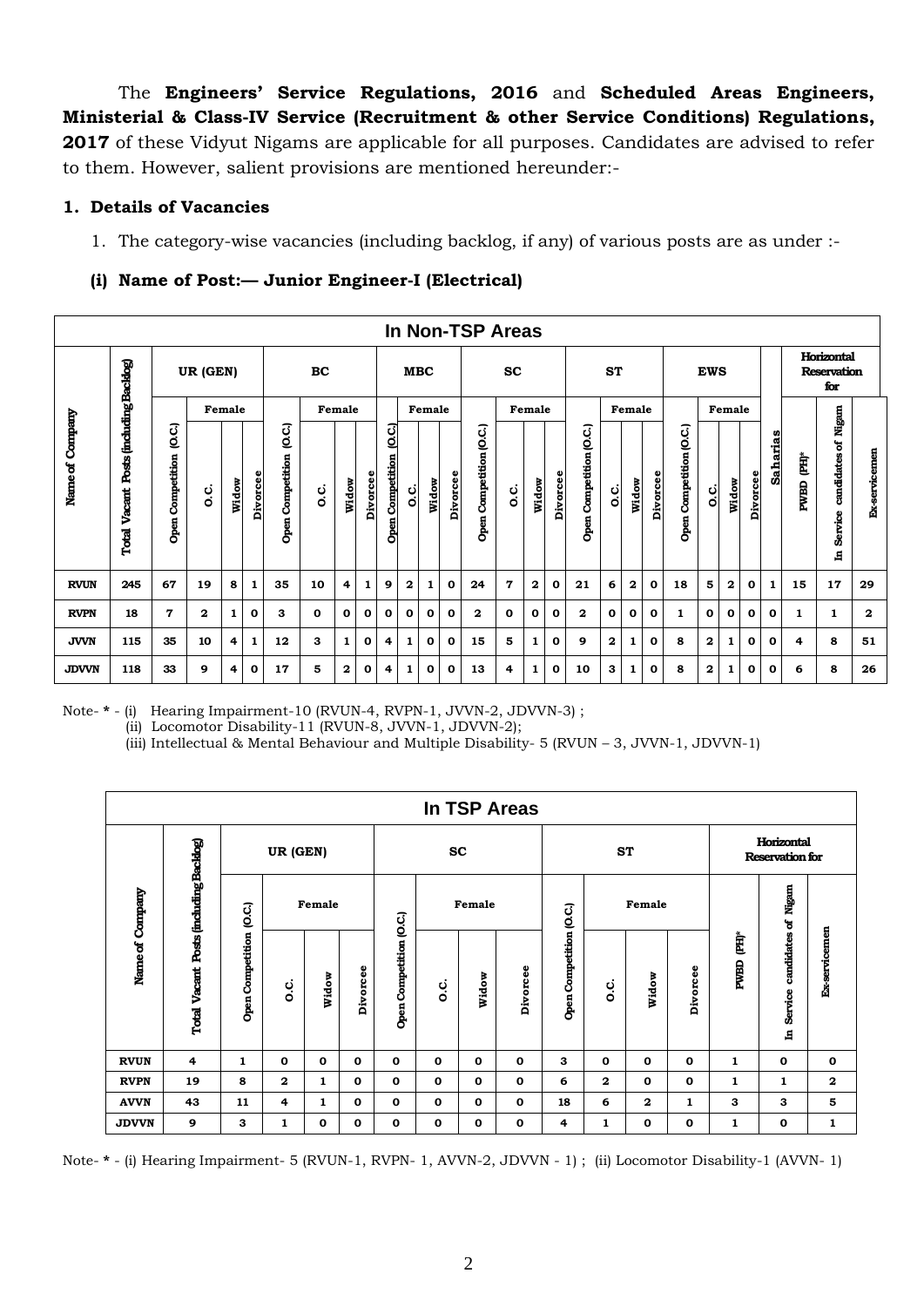# **(ii) Name of Post:— Junior Engineer-I (Mechanical)**

|                 |                                             |                           |          |        |          |                               |     |        |          |                               |              |        |          | In Non-TSP Areas             |              |          |              |                                    |           |            |              |                              |            |        |          |                 |                  |                                      |               |
|-----------------|---------------------------------------------|---------------------------|----------|--------|----------|-------------------------------|-----|--------|----------|-------------------------------|--------------|--------|----------|------------------------------|--------------|----------|--------------|------------------------------------|-----------|------------|--------------|------------------------------|------------|--------|----------|-----------------|------------------|--------------------------------------|---------------|
|                 |                                             |                           | UR (GEN) |        |          |                               | BC  |        |          |                               | <b>MBC</b>   |        |          |                              | <b>SC</b>    |          |              |                                    | ST        |            |              |                              | <b>EWS</b> |        |          |                 |                  | Horizontal<br><b>Reservation for</b> |               |
|                 |                                             |                           |          | Female |          |                               |     | Female |          |                               |              | Female |          |                              |              | Female   |              |                                    |           | Femal<br>е |              |                              |            | Female |          |                 |                  |                                      |               |
| Name of Company | Posts fincluding Backlog<br>Vacant<br>Total | Q.C.)<br>Open Competition | c.c      | Widow  | Divorcee | (O.C.)<br>Competition<br>Open | o.c | Widow  | Divorcee | (O.C.)<br>Competition<br>Open | ن<br>o       | Widow  | Divorcee | C.C.)<br>Competition<br>Open | ن<br>أه      | ŏ<br>Wid | Divorcee     | చె<br>₫<br>etition<br>Comp<br>Open | ပ္ပ<br>ol | ъ<br>Wid   | Divorcee     | (O.C.<br>Competition<br>Open | ci<br>O    | Widow  | Divorcee | <b>Saharias</b> | È<br><b>PWBD</b> | candidates of Nigam<br>Service<br>ᄇ  | Ex-servicemen |
| <b>RVUN</b>     | 245                                         | 67                        | 19       | 8      | 1        | 36                            | 10  | 4      | 1        | 9                             | $\mathbf{2}$ | 1      | 0        | 24                           | $\mathbf{7}$ | 2        | $\mathbf{o}$ | 21                                 | 6         | 2          | $\mathbf{0}$ | 17                           | 5          | 2      | 0        | 1               | 11               | 17                                   | 29            |

Note- **\*** - (i) Hearing Impairment- 4 ; (ii) Locomotor Disability- 4; (iii) Intellectual & Mental Behaviour and Multiple Disability- 3

|                 |                           |                     |          |        |                  |                         |           |             | In TSP Areas |                         |         |        |                  |           |                                      |               |
|-----------------|---------------------------|---------------------|----------|--------|------------------|-------------------------|-----------|-------------|--------------|-------------------------|---------|--------|------------------|-----------|--------------------------------------|---------------|
|                 |                           |                     | UR (GEN) |        |                  |                         | <b>SC</b> |             |              |                         | ST      |        |                  |           | Horizontal<br><b>Reservation for</b> |               |
|                 | Posts (including Backlog) | O.C.)               |          | Female |                  |                         |           | Female      |              |                         |         | Female |                  |           |                                      |               |
| Name of Company | Vacant<br>Total           | Competition<br>Open | c.<br>O  | Widow  | ee<br>٥<br>Divor | Open Competition (O.C.) | o.c       | Widow       | Divorcee     | Open Competition (O.C.) | c.<br>O | Widow  | Φ<br>٥<br>Divorc | È<br>PWBD | candidates of Nigam<br>Service       | Ex-servicemen |
| <b>RVUN</b>     | З                         | O                   | $\Omega$ | 0      | 0                | 0                       | 0         | $\mathbf 0$ | $\mathbf{o}$ | З                       | 0       | 0      | 0                | 1         | 힘<br>O                               | 0             |

Note- **\*** - Hearing Impairment- 1

# **(iii) Name of Post:— Junior Engineer-I (Civil)**

|                 |                                              |                              |          |              |          |                              |              |              |          |                              |            |             |             |                         |              | In Non-TSP Areas |          |                         |          |           |          |                         |            |          |             |              |             |                                         |                      |
|-----------------|----------------------------------------------|------------------------------|----------|--------------|----------|------------------------------|--------------|--------------|----------|------------------------------|------------|-------------|-------------|-------------------------|--------------|------------------|----------|-------------------------|----------|-----------|----------|-------------------------|------------|----------|-------------|--------------|-------------|-----------------------------------------|----------------------|
|                 |                                              |                              | UR (GEN) |              |          |                              | BC           |              |          |                              | <b>MBC</b> |             |             |                         |              | <b>SC</b>        |          |                         |          | <b>ST</b> |          |                         | <b>EWS</b> |          |             |              |             | Horizontal<br><b>Reservation</b><br>for |                      |
|                 |                                              |                              |          | Female       |          |                              |              | Female       |          |                              |            | Female      |             |                         |              | Female           |          |                         |          | Female    |          |                         |            | Female   |             |              |             | Nigam                                   |                      |
| Name of Company | Posts (including Backlog)<br>Vacant<br>Total | O.C.)<br>Competition<br>Open | c.c      | Widow        | Divorcee | O.C.)<br>Competition<br>Open | ن<br>أ       | Widow        | Divorcee | (O.C.<br>Competition<br>Open | ci<br>o    | Widow       | Divorcee    | Open Competition (O.C.) | o.c          | Widow            | Divorcee | Open Competition (O.C.) | c.<br>O  | Widow     | Divorcee | Open Competition (O.C.) | ပ္ပ        | Widow    | Divorcee    | Saharias     | È<br>PWBD   | ន<br>candidates<br>Service<br>日         | <b>Ex-servicemen</b> |
| <b>RVUN</b>     | 33                                           | 11                           | З        | 1            | 0        | 5                            | $\mathbf{1}$ | 0            | 0        | 1                            | 0          | 0           | 0           | 3                       | $\mathbf{o}$ | $\bf{0}$         | 0        | 4                       | 1        | $\bf{0}$  | 0        | 3                       | 0          | 0        | $\mathbf 0$ | $\mathbf{o}$ | $\mathbf 2$ | $\mathbf{2}$                            | 4                    |
| <b>JVVN</b>     | 5                                            | З                            | 0        | $\mathbf{o}$ | 0        | $\mathbf{o}$                 | $\mathbf{o}$ | $\mathbf{o}$ | $\bf{0}$ | $\bf{0}$                     | 0          | $\mathbf 0$ | $\mathbf 0$ | $\mathbf{2}$            | $\bf{0}$     | 0                | 0        | 0                       | $\bf{0}$ | 0         | 0        | 0                       | 0          | $\Omega$ | $\bf{0}$    | $\mathbf{o}$ | 0           | 0                                       | $\mathbf{2}$         |

Note- **\*** - (i) Hearing Impairment-1 (RVUN-1) ; (ii) Locomotor Disability-1 (RVUN-1)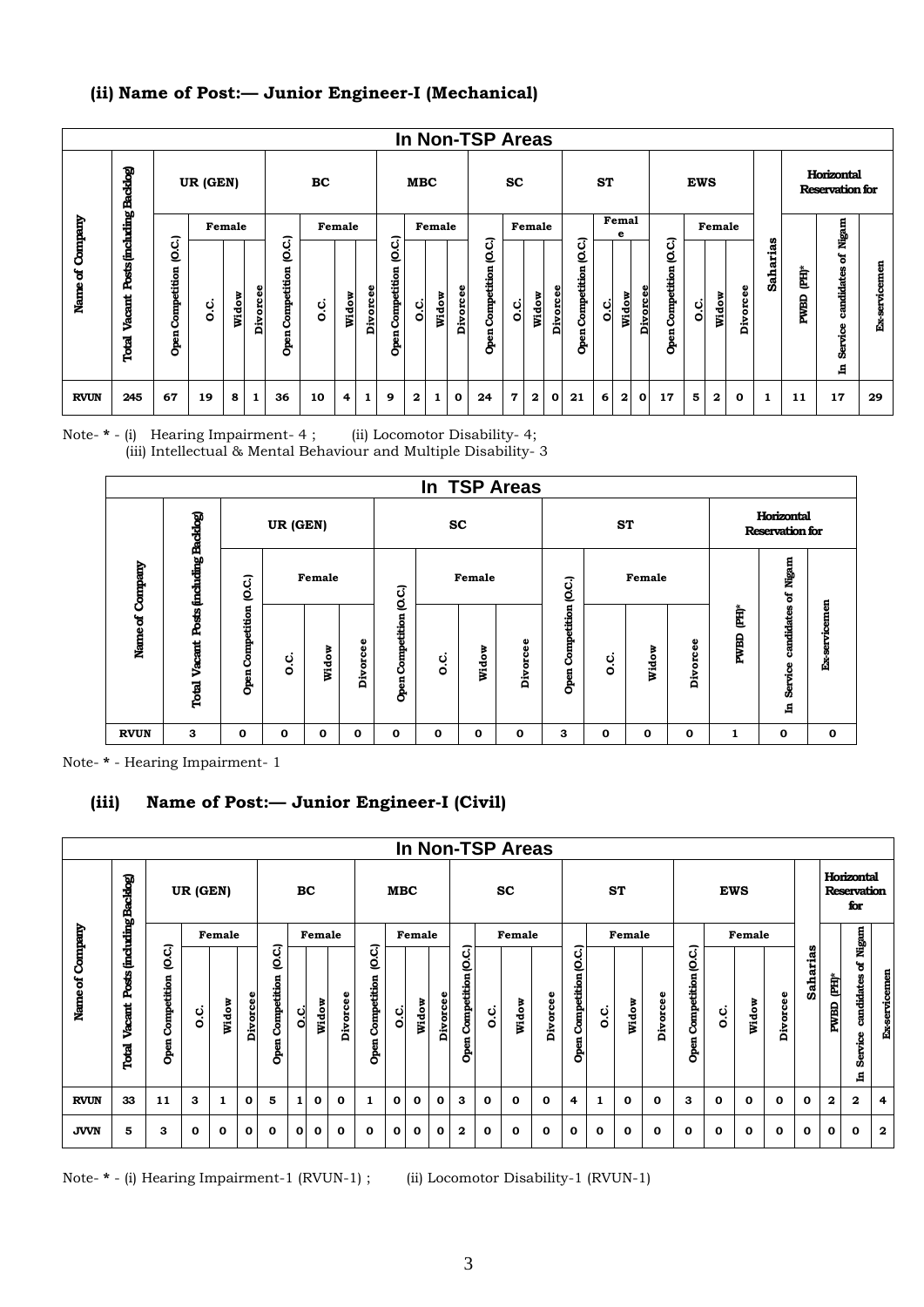|             |                          |                         |             |        |              |                         |              |              | In TSP Areas |                         |     |              |              |             |                                      |               |
|-------------|--------------------------|-------------------------|-------------|--------|--------------|-------------------------|--------------|--------------|--------------|-------------------------|-----|--------------|--------------|-------------|--------------------------------------|---------------|
|             |                          |                         | UR (GEN)    |        |              |                         | <b>SC</b>    |              |              |                         | ST  |              |              |             | Horizontal<br><b>Reservation for</b> |               |
| Company     | Posts fincluding Backlog | (0.C.)                  |             | Female |              |                         |              | Female       |              |                         |     | Female       |              |             |                                      |               |
| Name of     | <b>Total Vacant</b>      | <b>Open Competition</b> | o.c         | Widow  | Divorcee     | Open Competition (O.C.) | c.<br>O      | Widow        | Divorcee     | Open Competition (O.C.) | o.c | Widow        | Divorcee     | Ê<br>PWBD   | candidates of Nigam<br>Service<br>녀  | Ex-servicemen |
| <b>RVUN</b> | $\mathbf{2}$             | $\mathbf{2}$            | $\mathbf 0$ | 0      | $\mathbf{o}$ | $\mathbf{o}$            | $\mathbf 0$  | $\mathbf{o}$ | 0            | $\mathbf 0$             | 0   | $\mathbf 0$  | 0            | $\mathbf 0$ | $\mathbf 0$                          | $\mathbf 0$   |
| <b>RVPN</b> | 1                        | 1                       | $\mathbf 0$ | 0      | $\mathbf{o}$ | $\mathbf{o}$            | $\mathbf{o}$ | $\mathbf{o}$ | 0            | $\bf{0}$                | 0   | $\mathbf{o}$ | $\mathbf{o}$ | 1           | $\mathbf{o}$                         | $\mathbf 0$   |
| AVVN        | $\mathbf{2}$             | 1                       | 0           | 0      | $\mathbf{o}$ | $\mathbf 0$             | $\mathbf{o}$ | $\mathbf{o}$ | 0            | 1                       | 0   | $\mathbf 0$  | $\mathbf 0$  | $\mathbf 0$ | $\mathbf 0$                          | $\mathbf 0$   |

Note- **\*** - Hearing Impairment-1 (RVPN- 1)

# **(iv) Name of Post:— Junior Engineer-I (Control & Instrumentation/ Communication)**

|                 |                                              |                              |          |              |                 |                              |              |        |             |                                  |            |        |          |                         |         | In Non-TSP Areas |          |                         |     |           |          |                         |            |        |          |          |           |                                         |               |
|-----------------|----------------------------------------------|------------------------------|----------|--------------|-----------------|------------------------------|--------------|--------|-------------|----------------------------------|------------|--------|----------|-------------------------|---------|------------------|----------|-------------------------|-----|-----------|----------|-------------------------|------------|--------|----------|----------|-----------|-----------------------------------------|---------------|
|                 |                                              |                              | UR (GEN) |              |                 |                              | BC           |        |             |                                  | <b>MBC</b> |        |          |                         |         | <b>SC</b>        |          |                         |     | <b>ST</b> |          |                         | <b>EWS</b> |        |          |          |           | Horizontal<br><b>Reservation</b><br>for |               |
|                 |                                              |                              |          | Female       |                 |                              |              | Female |             |                                  |            | Female |          |                         |         | Female           |          |                         |     | Female    |          |                         |            | Female |          |          |           | Nigam                                   |               |
| Name of Company | Posts (including Backlog)<br>Vacant<br>Total | (O.C.<br>Competition<br>Open | c.<br>o  | Widow        | <b>Divorcee</b> | O.C.)<br>Competition<br>Open | ن<br>ol      | Widow  | Divorcee    | O.C.)<br><b>Open Competition</b> | ب<br>O     | Widow  | Divorcee | Open Competition (O.C.) | c.<br>O | Widow            | Divorcee | Open Competition (O.C.) | o.c | Widow     | Divorcee | Open Competition (O.C.) | o.c        | Widow  | Divorcee | Saharias | È<br>PWBD | ៵<br>candidates<br>Service<br>日         | Ex-servicemen |
| <b>RVUN</b>     | 64                                           | 21                           | 6        | $\mathbf{2}$ | 0               | 7                            | $\mathbf{2}$ | 1      | 0           | з                                | 0          | 0      | 0        | 7                       | 2       | 1                | 0        | 5                       | 1   | $\bf{0}$  | 0        | 5                       | 1          | 0      | 0        | 0        | з         | 5                                       | 12            |
| <b>RVPN</b>     | 1                                            | 1                            | 0        | 0            | $\mathbf o$     | 0                            | 0            | 0      | $\mathbf o$ | 0                                | 0          | 0      | $\bf{0}$ | 0                       | 0       | 0                | 0        | $\bf{0}$                | 0   | 0         | 0        | $\mathbf o$             | 0          | 0      | 0        | 0        | 1         | 0                                       | $\mathbf o$   |

Note- **\*** - (i) Hearing Impairment-2 (RVUN-1, RVPN- 1) ; (ii) Locomotor Disability-1 (RVUN-1); (iii) Intellectual & Mental Behaviour and Multiple Disability - 1 ( $RVUN - 1$ )

|                 |                           |                     |          |              |              |                            |           |              | In TSP Areas |                         |         |        |          |           |                                      |                |
|-----------------|---------------------------|---------------------|----------|--------------|--------------|----------------------------|-----------|--------------|--------------|-------------------------|---------|--------|----------|-----------|--------------------------------------|----------------|
|                 |                           |                     | UR (GEN) |              |              |                            | <b>SC</b> |              |              |                         | SТ      |        |          |           | Horizontal<br><b>Reservation for</b> |                |
|                 | Posts (including Backlog) | C.C.                |          | Female       |              |                            |           | Female       |              |                         |         | Female |          |           | of Nigam                             |                |
| Name of Company | Vacant<br>Total           | Competition<br>Open | o.c      | Widow        | ω<br>Divorce | Competition (O.C.)<br>Open | c.<br>O   | Widow        | Divorcee     | Open Competition (O.C.) | c.<br>O | Widow  | Divorcee | È<br>PWBD | candidates<br>Service<br>ᄇ           | ervicemen<br>ģ |
| <b>RVPN</b>     | 3                         | 2                   | 0        | $\mathbf{o}$ | $\mathbf 0$  | 0                          | 0         | $\mathbf{o}$ | 0            | 1                       | 0       | 0      | 0        | 1         | 0                                    | 0              |

Note- **\*** - Hearing Impairment-1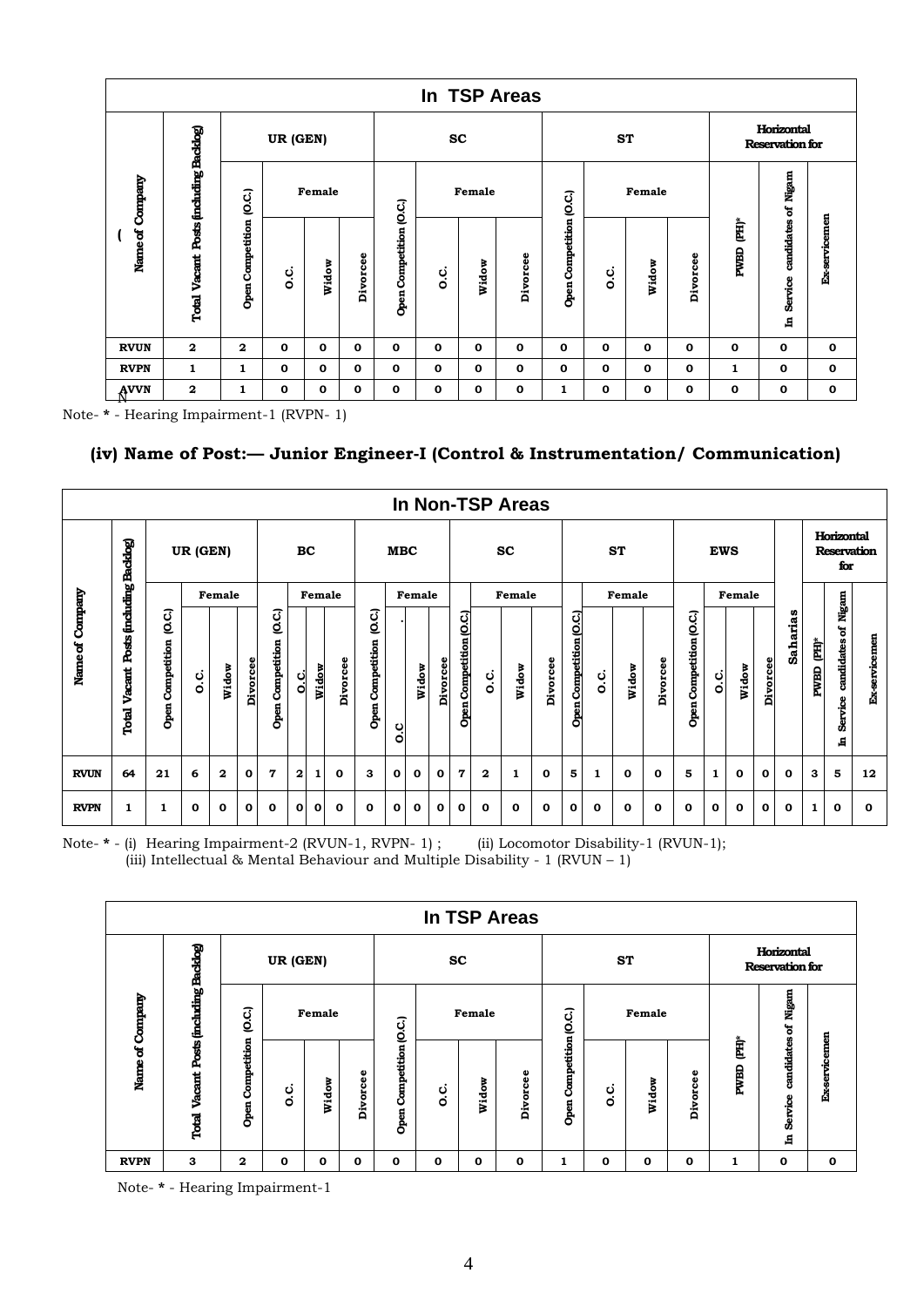# **(v) Name of Post:— Junior Engineer-I (Fire & Safety)**

|                 |                                              |                             |         |              |             |                              |              |              |          |                                 |            |        |              |                           |     | <b>In Non-TSP Areas</b> |          |                         |     |             |          |                               |     |              |             |                 |           |                                         |               |
|-----------------|----------------------------------------------|-----------------------------|---------|--------------|-------------|------------------------------|--------------|--------------|----------|---------------------------------|------------|--------|--------------|---------------------------|-----|-------------------------|----------|-------------------------|-----|-------------|----------|-------------------------------|-----|--------------|-------------|-----------------|-----------|-----------------------------------------|---------------|
|                 |                                              |                             |         | UR (GEN)     |             |                              | BC           |              |          |                                 | <b>MBC</b> |        |              |                           |     | $\mathbf{sc}$           |          |                         |     | <b>ST</b>   |          |                               |     | <b>EWS</b>   |             |                 |           | Horizontal<br><b>Reservation</b><br>for |               |
|                 |                                              |                             |         | Female       |             |                              |              | Female       |          |                                 |            | Female |              |                           |     | Female                  |          |                         |     | Female      |          |                               |     | Female       |             |                 |           | Nigam                                   |               |
| Name of Company | Posts (including Backlog)<br>Vacant<br>Total | 0.C.<br>Competition<br>Open | c.<br>O | Widow        | Divorcee    | C.C.)<br>Competition<br>Open | C.           | Widow        | Divorcee | ਹੁੰ<br>₫<br>Competition<br>Open | ci<br>o    | Widow  | Divorcee     | 0.C.)<br>Open Competition | ပ္ပ | Widow                   | Divorcee | Open Competition (O.C.) | ပ္ပ | Widow       | Divorcee | (O.C.)<br>Competition<br>Open | o.c | Widow        | Divorcee    | <b>Saharias</b> | 勯<br>PWBD | ð<br>candidates<br>ω<br>கீ<br>ਥ         | Ex-servicemen |
| <b>RVUN</b>     | 16                                           | 6                           | 2       | $\mathbf{o}$ | $\mathbf 0$ | 3                            | $\mathbf{o}$ | $\mathbf{0}$ | 0        | 0                               | 0          | 0      | $\mathbf{o}$ | 3                         | 0   | 0                       | 0        | 1                       | 0   | $\mathbf 0$ | 0        | 1                             | 0   | $\mathbf{o}$ | $\mathbf 0$ | 0               | 2         | 1                                       | 3             |

Note- **\*** - (i) Hearing Impairment- 1; (ii) Locomotor Disability-1

#### **(vi) Name of Post:— Junior Chemist**

|                 |                                 |                                |              |          |          |                              |           |              |          |                                  |              |        |                 |                               | In Non-TSP Areas |        |          |                               |     |        |          |                         |             |            |             |          |           |                                         |               |
|-----------------|---------------------------------|--------------------------------|--------------|----------|----------|------------------------------|-----------|--------------|----------|----------------------------------|--------------|--------|-----------------|-------------------------------|------------------|--------|----------|-------------------------------|-----|--------|----------|-------------------------|-------------|------------|-------------|----------|-----------|-----------------------------------------|---------------|
|                 | <b>finchuding Backlog</b>       |                                |              | UR (GEN) |          |                              | <b>BC</b> |              |          |                                  | <b>MBC</b>   |        |                 |                               |                  | SC     |          |                               |     | ST     |          |                         |             | <b>EWS</b> |             |          |           | Horizontal<br><b>Reservation</b><br>for |               |
|                 |                                 |                                |              | Female   |          |                              |           | Female       |          |                                  |              | Female |                 |                               |                  | Female |          |                               |     | Female |          |                         |             | Female     |             |          |           | Nigam                                   |               |
| Name of Company | <b>Posts</b><br>Vacant<br>Total | C.<br>Q<br>Competition<br>Open | c.c          | Widow    | Divorcee | C.C.)<br>Competition<br>Open | c.<br>O   | Widow        | Divorcee | ئ<br>ℭ<br>Competition<br>ā<br>ර් | ci<br>o      | Widow  | <b>Divorcee</b> | (O.C.)<br>Competition<br>Open | c.<br>O          | Widow  | Divorcee | द<br>₫<br>Competition<br>Open | ပ္ပ | Widow  | Divorcee | Open Competition (O.C.) | c.<br>O     | Widow      | Divorcee    | Saharias | È<br>PWBD | candidates of<br>Service<br>日           | Ex-servicemen |
| <b>RVUN</b>     | 27                              | 7                              | $\mathbf{2}$ | 1        | 0        | 5                            | 2         | $\mathbf{o}$ | 0        | 1                                | $\mathbf{o}$ | 0      | $\mathbf{o}$    | 4                             | 1                | 0      | 0        | 2                             | 0   | 0      | 0        | 2                       | $\mathbf o$ | 0          | $\mathbf 0$ | 0        |           | $\mathbf{2}$                            | 5             |

Note- **\*** - Hearing Impairment- 1

# **(vii) Name of Post:— Informatics Assistant**

|                    |                                             |                              |          |          |              |                               |              |        |          |                               |              |              |          | In Non-TSP Areas             |           |        |          |                               |          |              |          |                         |            |              |          |             |                  |                                |                    |
|--------------------|---------------------------------------------|------------------------------|----------|----------|--------------|-------------------------------|--------------|--------|----------|-------------------------------|--------------|--------------|----------|------------------------------|-----------|--------|----------|-------------------------------|----------|--------------|----------|-------------------------|------------|--------------|----------|-------------|------------------|--------------------------------|--------------------|
|                    |                                             |                              | UR (GEN) |          |              |                               | BC           |        |          |                               |              | <b>MBC</b>   |          |                              | <b>SC</b> |        |          |                               |          | ST           |          |                         | <b>EWS</b> |              |          |             |                  | Horizontal<br>for              | <b>Reservation</b> |
|                    |                                             |                              |          | Female   |              |                               |              | Female |          |                               |              | Female       |          |                              |           | Female |          |                               |          | Female       |          |                         |            | Female       |          |             |                  | Nigam                          |                    |
| Company<br>Name of | Posts fincluding Backlog<br>Vacant<br>Total | (O.C.<br>Competition<br>Open | ن<br>ة   | Widow    | Divorcee     | (O.C.)<br>Competition<br>Open | ပ္ပံ         | Widow  | Divorcee | ට<br>ල<br>Competition<br>Open | c.           | Widow        | Divorcee | (O.C.<br>Competition<br>Open | ب<br>Ő    | Widow  | Divorcee | (O.C.)<br>Competition<br>Open | o.c      | Widow        | Divorcee | Open Competition (O.C.) | o.c        | Widow        | Divorcee | Saharias    | $(PH)^*$<br>PWBD | ៵<br>candidates<br>8<br>ä<br>日 | Ex-servicemen      |
| <b>JVVN</b>        | 30                                          | 11                           | 3        | 1        | $\mathbf 0$  | 4                             | $\mathbf{1}$ | 0      | 0        |                               | $\mathbf{o}$ | $\mathbf{o}$ | 0        | 4                            | 1         | 0      | 0        | 1                             | $\bf{0}$ | $\mathbf{o}$ | 0        | З                       | 0          | 0            | 0        | 0           | $\mathbf{2}$     | 2                              | 13                 |
| <b>JDVVN</b>       | $\mathbf{2}$                                | 2                            | 0        | $\Omega$ | $\mathbf{o}$ | 0                             | 0            | 0      | 0        | 0                             | $\mathbf{0}$ | $\mathbf{o}$ | 0        | 0                            | 0         | 0      | 0        | 0                             | $\Omega$ | 0            | 0        | 0                       | 0          | $\mathbf{o}$ | 0        | $\mathbf o$ | 1                | 0                              | $\mathbf{o}$       |

Note- **\*** - (i) Visual Impairment- 1 (JDVVN- 1); (ii) Hearing Impairment- 1 (JVVN-1) ;

(iii) Intellectual & Mental Behaviour and Multiple Disability- 1 (JVVN-1)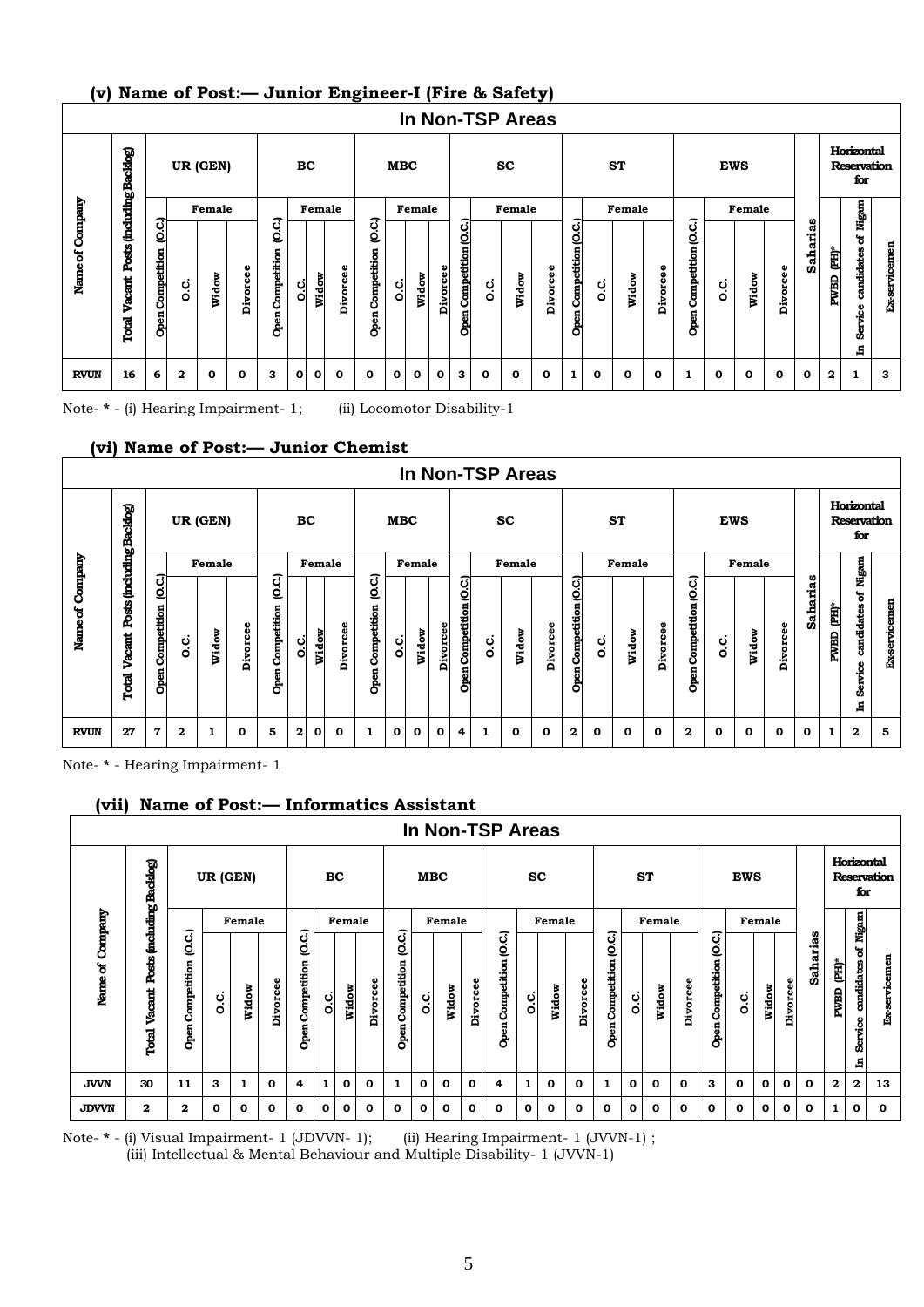|                 | In TSP Areas              |                         |             |        |             |                     |              |              |          |                         |                                      |       |          |                     |              |               |
|-----------------|---------------------------|-------------------------|-------------|--------|-------------|---------------------|--------------|--------------|----------|-------------------------|--------------------------------------|-------|----------|---------------------|--------------|---------------|
|                 | Posts (including Backlog) | UR (GEN)                |             |        | <b>SC</b>   |                     |              | <b>ST</b>    |          |                         | Horizontal<br><b>Reservation for</b> |       |          |                     |              |               |
| Name of Company |                           | O.C.)                   |             | Female | O.C.)       |                     | Female       |              |          |                         | Female                               |       |          | candidates of Nigam |              |               |
|                 | Vacant<br>Total           | <b>Open Competition</b> | c.          | Widow  | Divorcee    | Competition<br>Open | ن<br>ة       | Widow        | Divorcee | Open Competition (O.C.) | c.<br>o                              | Widow | Divorcee | È<br><b>PWBD</b>    | Service<br>£ | Ex-servicemen |
| <b>AVVN</b>     | 11                        | 1                       | $\Omega$    | 1      | $\mathbf 0$ | 1                   | $\mathbf{o}$ | $\mathbf{o}$ | 0        | 6                       | 2                                    | 0     | 0        | 1                   | 0            | 1             |
| <b>JDVVN</b>    | 3                         | З                       | $\mathbf 0$ | 0      | 0           | 0                   | $\mathbf{o}$ | $\mathbf{o}$ | 0        | 0                       | 0                                    | 0     | 0        | 1                   | 0            | 0             |

Note- **\*** - (i) Visual Impairment-1 (JDVVN- 1); (ii) Hearing Impairment- 1 (AVVN- 1)

- NOTE:- Number of vacancies indicated above may increase/decrease at the discretion of concerned Nigam depending upon requirement and availability/ non-availability of vacancies due to one or other reason(s) in the concerned Nigam. No notification/corrigendum shall be issued for any such change(s).
	- 2. Common competitive examination shall be conducted separately for each post and discipline (i.e. Electrical, Mechanical, Civil, Control & Instrumentation/ Communication & Fire & Safety), therefore, candidates are required to give their priorities/preferences in their application itself, with regard to companies as per their choice. Priorities/preferences given by the candidates in their application form with regard to the companies shall be final and irrevocable. No second opportunity shall be given, for any change in preferences, thereafter.

# **2. Remuneration/Salary**

Candidates on appointment, will be initially engaged as "Probationer Trainee" for a period of two years and during the period of Probation Training, they will be paid fixed remuneration. **On successful completion of probation training period, they will be fixed at the minimum (first cell) of Level in the Pay Matrix as mentioned in the following table.** Allowances and other benefits shall be paid as per relevant rules:-

| S.<br>No. | <b>Name of Post</b>   | Corresponding<br><b>Level</b> | <b>Fixed Remuneration</b><br>during PT period | Min. in the Pay<br>Matrix as Basic Pay |
|-----------|-----------------------|-------------------------------|-----------------------------------------------|----------------------------------------|
|           | Junior Engineer-I     | $L-10$                        | $Rs. 23,700/- pm$                             | Rs. 33,800/- pm                        |
|           | Junior Chemist        | $L-10$                        | $Rs. 23,700/- pm$                             | Rs. 33,800/- pm                        |
|           | Informatics Assistant | L-8                           | $Rs.18,500/- pm$                              | $Rs., 26,300/- pm$                     |

# **3. Educational qualification**

1. (a) The requisite educational qualification for appointment in various discipline and post, as on the date fixed for documents verification, is as follows :-

| <b>Name of Discipline</b> | <b>Educational Qualification</b><br>(as on the date fixed for Documents Verification)                                                                                                                                                                                                                                                                                                                                                             |
|---------------------------|---------------------------------------------------------------------------------------------------------------------------------------------------------------------------------------------------------------------------------------------------------------------------------------------------------------------------------------------------------------------------------------------------------------------------------------------------|
| 1. Electrical             | The candidate must hold Full Time four years' Graduation Degree in<br>Engineering as a regular student or AMIE in Electrical/ Electrical &<br>Electronics/ Electrical, Instrumentation & Control/ Power Systems & High<br>Voltage/Power Electronics/ Power Engineering or equivalent from a<br>University/Institution established by Law in India and recognized equivalent<br>to full time Graduation Degree in Engineering by AICTE, New Delhi. |

# **(i) Name of Post : Junior Engineer-I**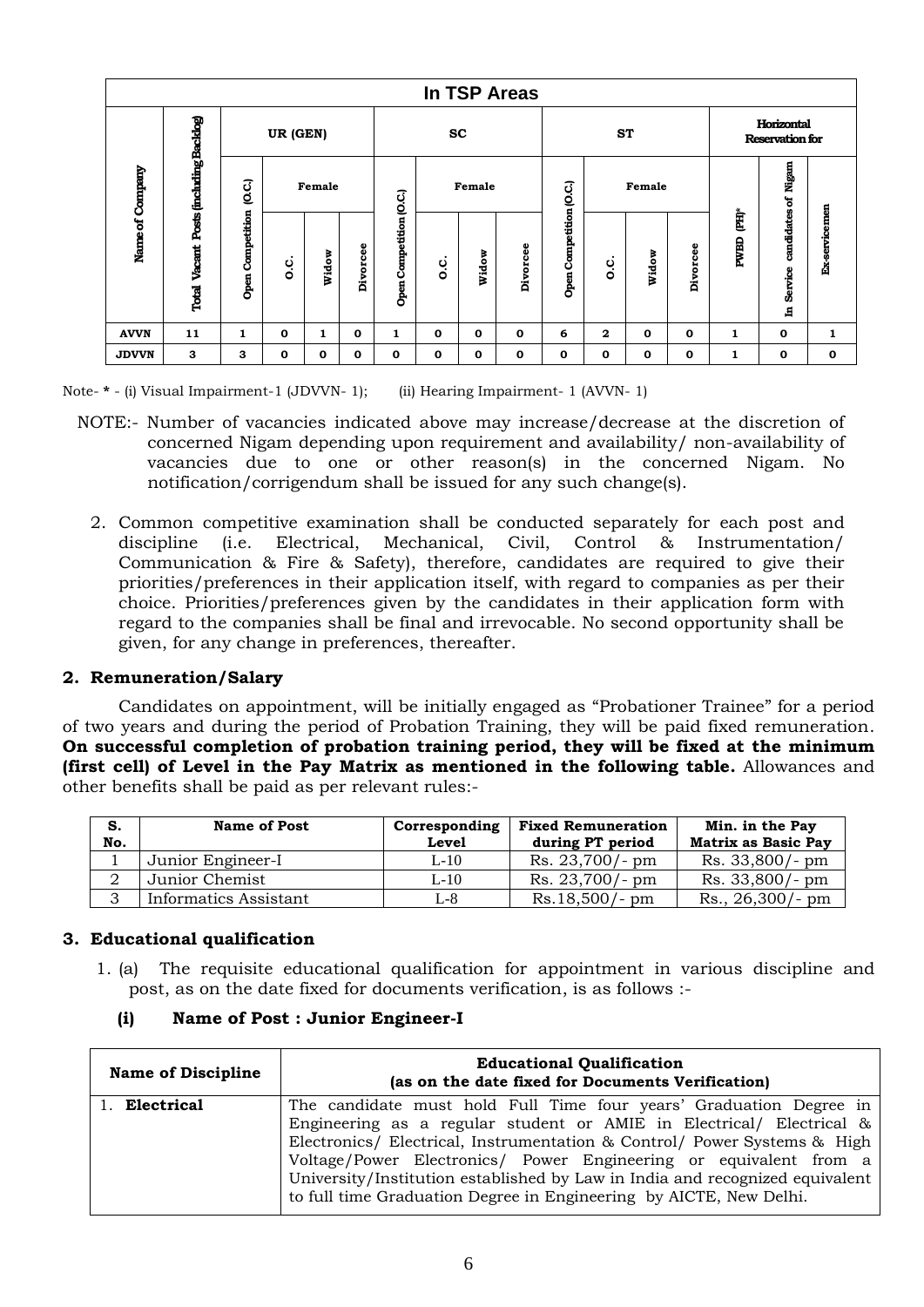| 2. Mechanical                                     | The candidate must hold Full Time four years' Graduation Degree in<br>Engineering as a regular student or AMIE in Mechanical/ Production/<br>Industrial Engineering/ Production & Industrial/ Thermal/ Mechanical &<br>Automation/ Power Engineering or equivalent from a University/Institution<br>established by Law in India and recognized equivalent to full time<br>Graduation Degree in Engineering by AICTE, New Delhi.                                                                                                     |
|---------------------------------------------------|-------------------------------------------------------------------------------------------------------------------------------------------------------------------------------------------------------------------------------------------------------------------------------------------------------------------------------------------------------------------------------------------------------------------------------------------------------------------------------------------------------------------------------------|
| 3. Civil                                          | The candidate must hold Full Time four years' Graduation Degree in<br>Engineering as a regular student or AMIE in Structural/Civil<br>Construction/Civil Engineering or equivalent from a University/Institution<br>established by Law in India and recognized equivalent to full time<br>Graduation Degree in Engineering by AICTE, New Delhi.                                                                                                                                                                                     |
| 4. Control &<br>Instrumentation/<br>Communication | The candidate must hold Full Time four years' Graduation Degree in<br>Engineering as a regular student or AMIE in Electronics/ Electronics &<br>Tele-Communication/ Electronics & Communication/ Electronics & Power/<br>Electronics/<br>Electrical<br>&<br>Electronics/<br>Power<br>Electronics<br>85<br>Instrumentation/ Instrumentation & Controls or equivalent from a<br>University/Institution established by Law in India and recognized<br>equivalent to full time Graduation Degree in Engineering by AICTE, New<br>Delhi. |
| 5. Fire & Safety                                  | The candidate must hold four years' Full Time Graduation Degree in<br>Engineering as a regular student or AMIE; or equivalent from a<br>University/Institution established by Law in India and recognized<br>equivalent to full time Graduation Degree in Engineering by AICTE, New<br>Delhi., in $:$                                                                                                                                                                                                                               |
|                                                   | Fire Fighting/Industrial Safety Engineering.<br>0 <sub>R</sub>                                                                                                                                                                                                                                                                                                                                                                                                                                                                      |
|                                                   | Mechanical/Electrical/Production Engineering with full time Diploma in<br>Industrial Safety from a University/Institution.                                                                                                                                                                                                                                                                                                                                                                                                          |

# **(ii) Name of Post : Junior Chemist**

Candidate must hold two years' full time Post Graduation Degree in Chemistry or four years' full time Graduation Degree in Chemical Engineering as a regular student from an University established by law in India or a degree of a foreign University or Institution declared by competent authority, equivalent to full time regular Post Graduate Degree in Chemistry or Graduation Degree in Chemical Engineering of an University established by law in India.

# **(iii) Name of Post : Informatics Assistant**

Graduate or higher full time degree in Computer Science/ Computer Engineering/ Computer Applications/ Computer Science & Engineering/ Electronics/ Electronics & Communication/ Information Technology or equivalent of a University established by law in India; *OR*

Full time Post Polytechnic Diploma in Computer Applications or 3 years' Diploma in Computer Science & Engineering/ Computer Applications/ Information Technology or equivalent from a Polytechnic Institution recognized by the Government; *OR*

Graduate of a University established by law in India with Diploma in Computer Science/ Computer Applications/ Information Technology or equivalent of a University established by law in India or of an institution recognized by the Government; *OR*

Graduate of University established by law in India with "O" or Higher Level Certificate course conducted by "National Institute of Electronics & Information Technology (NIEIT)/ DOEACC" under the control of Department of Electronics, Government of India; *OR*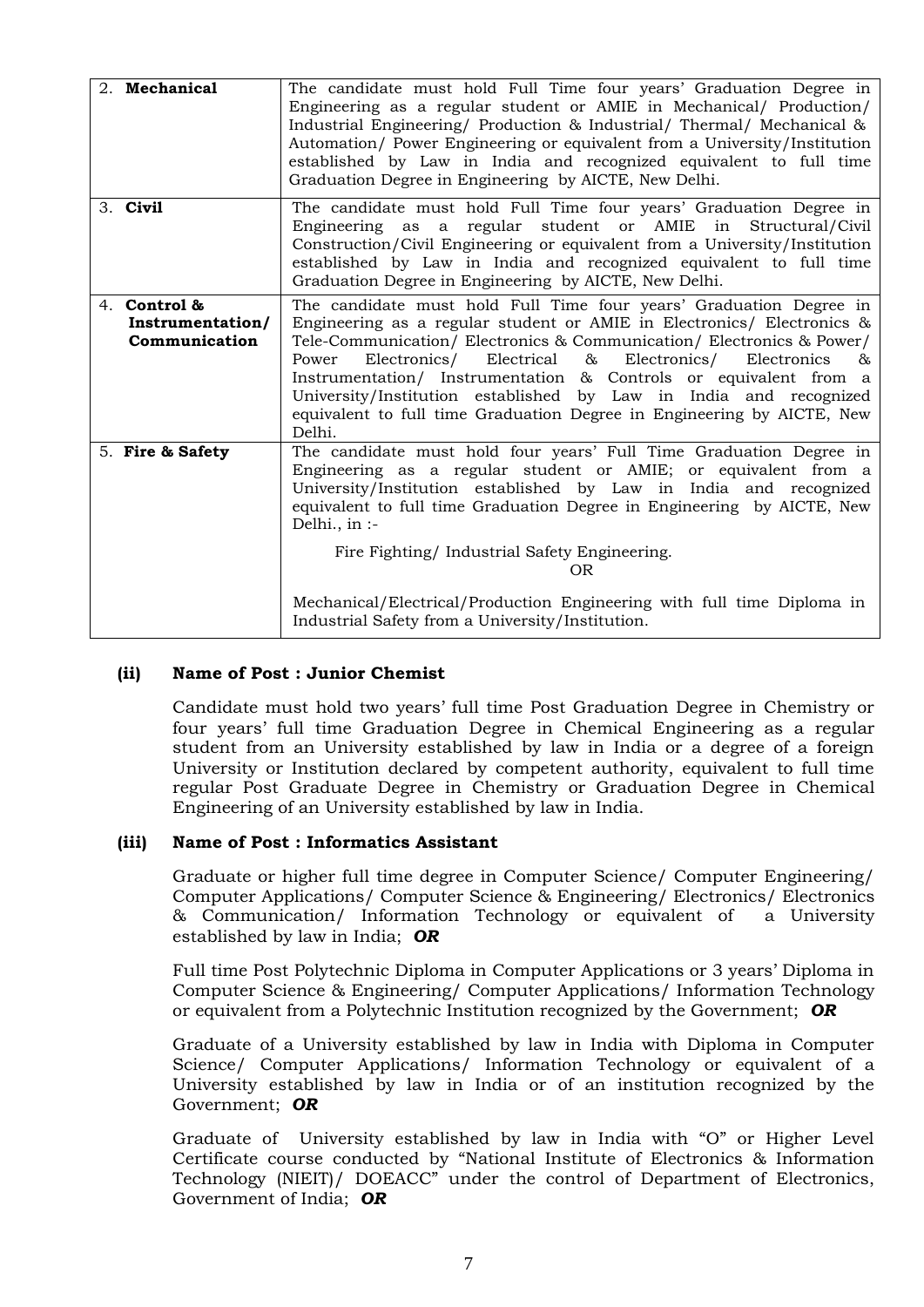Graduate of University established by law in India with Computer Operator & Programming Assistant (COPA)/ Data Preparation and Computer Software (DPCS) Certificate organized under the National/ State Counsel of Vocational Training Scheme;

**and**

Speed of 20 Words Per Minute typing in Hindi and English both.

# (b) **Candidates must possess working knowledge of Hindi written in Devnagri script and knowledge of Rajasthani culture**.

2. A person who has appeared or is appearing in the final year/ semester/ examination of the aforesaid requisite educational qualification, are also eligible to apply for the post, but he/she shall have to submit proof of having acquired the requisite educational qualification at the time fixed for documents verification after written competitive exam. The date of declaration of result/issuance of Marks-sheet of educational qualification shall be deemed to be the date of acquiring the qualification.

# **4. Disqualification for appointment**

- (1) No candidate who has more than one spouse living shall be eligible for appointment to the Service unless the Nigam, after being satisfied that there are special grounds permissible under the Personal Law for doing so, exempt any candidate from the operation of this regulation.
- (2) No candidate who is married to a person having already a spouse living, shall be eligible for appointment to the service unless the Nigam, after being satisfied that there are special grounds for doing so, exempt any candidate from the operation of this regulation.
- (3) No married candidate shall be eligible for appointment if he/she had, at the time of his/her marriage, accepted any dowry;

**Explanation**: For the purpose of this sub-regulation, "Dowry" has the same meaning as in the Dowry Prohibition Act, 1961 (Central Act 28 of 1961).

(4) No candidate shall be eligible for appointment who has more than two children on or after 1-6-2002.

Provided that :-

- (i) the candidate having more than two children shall not be deemed to be disqualified for appointment so long as the number of children he/she has on 1st June, 2002, does not increase.
- (ii) where a candidate has only one child from earlier delivery but more than one child are born out of a single subsequent delivery, the children so born shall be deemed to be one entity while counting the total number of children.
- (iii)while counting the total number of children of a candidate, the child born from earlier delivery and having disability shall not be counted. Provided also that any candidate who performed remarriage which is not against any law and before such remarriage he is not disqualified for appointment under the above provisions, he shall not be disqualified if any child is born out of single delivery from such remarriage.

### **5. Character**

The character of candidate for appointment must be such as to qualify him for employment in the service.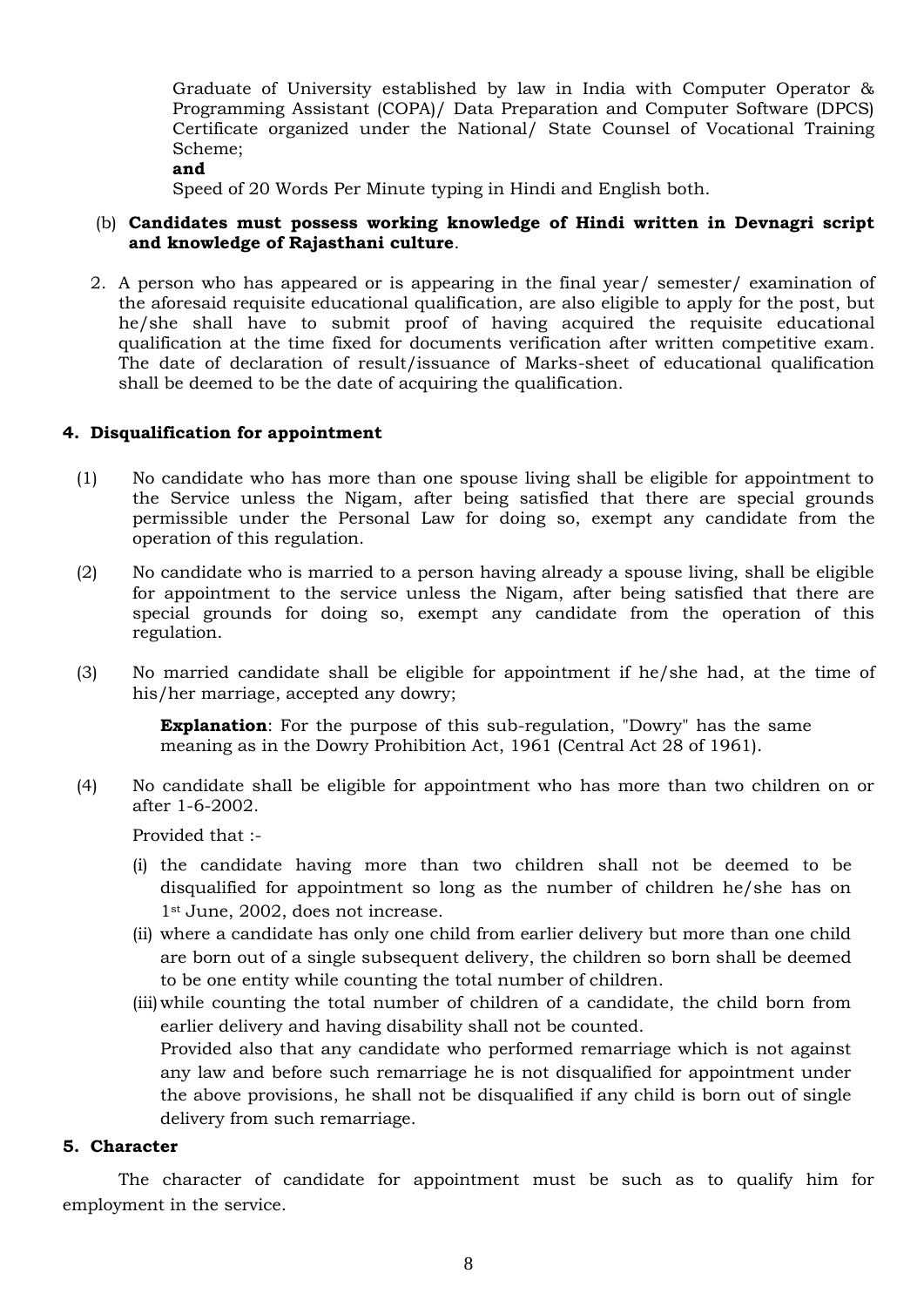# **6. Physical Fitness**

Candidates must be in good mental or bodily health and free from any mental or physical defect likely to interfere with the efficient performance of his duties as a member of service and if selected, must produce a certificate to that effect from a Medical Authority as may be notified by the Nigam for the purpose.

# **7. Age**

1. Candidates must have attained the age of **21 years** and must have not attained the age of **40 years** on the first day of January next following the last date fixed for online submission of application.

However, as direct recruitment in previous years have not been done for different durations in different Nigam, the upper age limit **as on 1.1.2022** shall be as follows:-

# **(a) For Junior Engineer-I (Electrical)**

| $\mathbf{i}$<br>$\overline{11}$ | In RVUN<br>In RVPN, JVVN, AVVN and JdVVN                             | 43 Years<br>42 Years |
|---------------------------------|----------------------------------------------------------------------|----------------------|
|                                 | (b) For Junior Engineer-I (Mechanical)                               |                      |
| $\mathbf{i}$                    | In RVUN                                                              | 43 Years             |
| (c)                             | For Junior Engineer-I (Civil)                                        |                      |
| i)<br>ii)                       | In RVUN<br>In RVPN, JVVN and AVVN                                    | 43 Years<br>42 Years |
|                                 | (d) For Junior Engineer-I (Control & Instrumentation/ Communication) |                      |
| $\mathbf{i}$                    | In RVUN and RVPN                                                     | 42 Years             |
|                                 | (e) For Junior Engineer-I (Fire & Safety)                            |                      |
| i)                              | In RVUN                                                              | 42 Years             |
| (f)                             | <b>For Junior Chemists</b>                                           |                      |
| i)                              | In RVUN                                                              | 42 Years             |
| (g)                             | <b>For Informatics Assistant</b>                                     |                      |
| i)                              | In JVVN, AVVN and JdVVN                                              | 42 Years             |

- 2. The upper age limit mentioned above shall be relaxed by :
	- (i) 5 years in the case of male candidates belonging to the Scheduled Caste(SC), Scheduled Tribes(ST), Backward Class(BC) and More Backward Class (MBC);
	- (ii) 5 years in the case of woman candidate belonging to Unreserved (General) category and Economically Weaker Sections (EWS);
	- (iii) 10 years in the case of woman candidate belonging to SC, ST, BC and MBC;
- 3. The upper age limit mentioned above shall not apply in the case of an ex-prisoner who had served under the Government/ Nigam on a substantive basis on any post before his conviction and was eligible for appointment under the Regulations.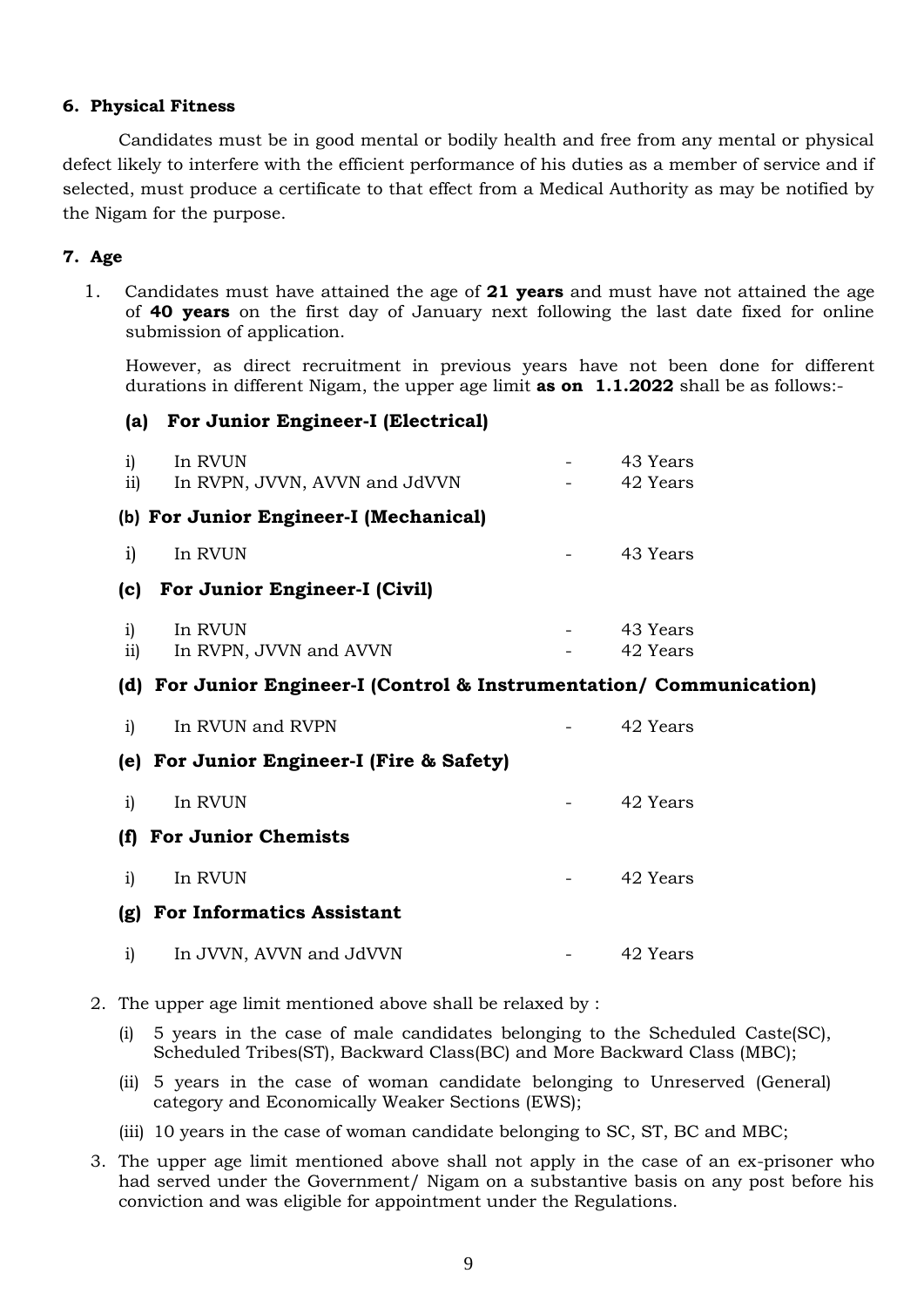- 4. The upper age limit mentioned above shall be relaxable by a period equal to the term of imprisonment served in the case of ex-prisoner who was not overage before his conviction and was eligible for appointment under the Regulations.
- 5. The upper age limit mentioned above shall be relaxable by a period equal to the service rendered in the N.C.C. in the case of Cadet Instructors and if the resultant age does not exceed the prescribed maximum age limit by more than three years, they shall be deemed to be within the prescribed age limit.
- 6. The Released Emergency Commissioned Officers and Short Service Commissioned Officers after release from the Army shall be deemed to be within the age-limit even though they have crossed the age limit when they appear before the Committee had they been eligible as such at the time of their joining the Commission in the Army.
- 7. For Ex-servicemen, the upper age limit shall be relaxable by fifteen years, provided that if the permissible age after relaxation workout to be more than 50 years then the upper age limit of 50 years will be applicable.
- 8. There shall be no age limit in the case of persons repatriated from Pakistan during the 1971 Indo-Pak War.
- 9. There shall be no upper age limit for candidates already serving in connection with affairs of Nigam, if applying in the same Nigam.

It is clarified that this relaxation is admissible to in-service candidate, in that Nigam where he/she is working but not in any other Nigam.

- 10.There shall be no upper age limit in the case of widows and divorced women.
- 11.The upper age limit mentioned above shall be relaxed by one year in case the candidate had undergone apprenticeship training under provisions of the Apprentices Act, 1961 in the same Nigam. This age relaxation shall not be allowed against vacancies in any other Vidyut Nigam.
- 12.**The provision of age relaxation is non-cumulative i.e. relaxation may be claimed under any one provision, but relaxation admissible under any two clauses would not be clubbed.**

# **8. Reservation**

- 1. Reservation for SC/ST/BC/MBC/EWS/ PWBD(PH)/Ex-servicemen/Female categories/ In-service employees of respective Nigam, etc. shall be as per relevant Regulations.
- 2. Reservation of vacancies for women (including widow & divorce female), Persons with Benchmark Disabilities(PWBD), In-service employees of respective Nigam and Exservicemen candidates is horizontal and candidates must fulfil all eligibility criteria as prescribed for their respective category for selection against such reserved vacancies. Candidates selected shall be adjusted in the respective category to which such persons belong.
- 3. Reserved category candidates should belong to one of the categories notified for the Rajasthan state as SC/ST/EWS or BC/MBC of non-creamy layer. Certificates of SC/ST/EWS or BC/MBC of non-creamy layer issued in the prescribed format by the appropriate competent authority of Rajasthan state only will be considered as valid for availing the benefit of reservation, including relaxation in application fee.
- 4. BC/MBC category candidates in support of their 'non-creamy layer status' should produce the requisite certificate issued within the last twelve (12) months or such certificate along with an affidavit in conformity with law (for 3 years only) given within the last twelve (12) months, clearly indicating that they do not belong to the "creamy layer".
- 5. For filling-up vacancies reserved for departmental candidates, only those employees who are in regular service on a lower post in a Vidyut Nigam and possessing the requisite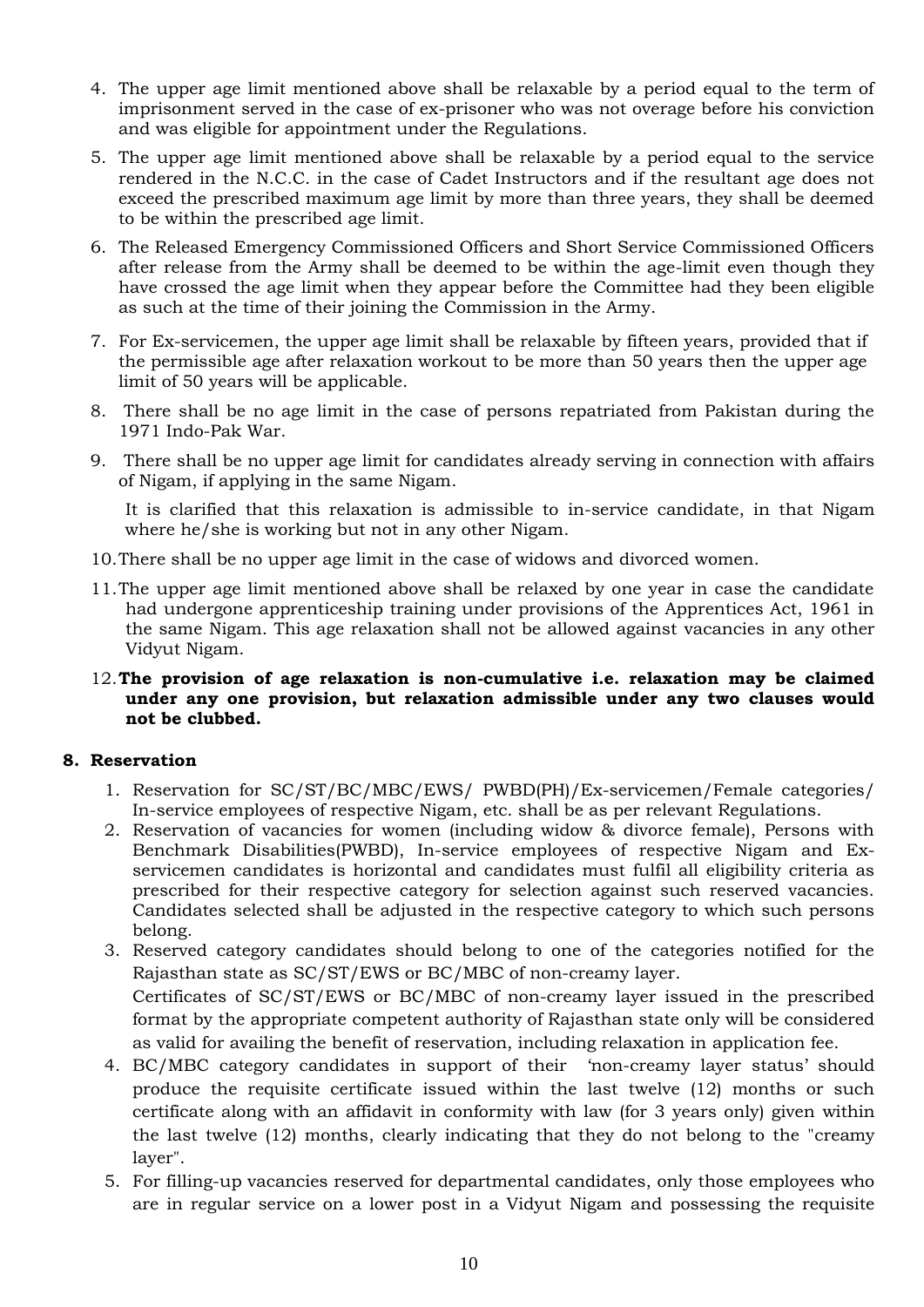qualification, shall be eligible against vacancies of the respective Vidyut Nigam only. Candidature for appointment against such vacancies of any other Vidyut Nigam shall not be considered.

- 6. Candidates under "Economically Weaker Sections (EWS)" shall be the persons who are bonafide resident of Rajasthan and not covered under the existing scheme of reservations for the Scheduled Castes, the Scheduled Tribes, the Backward Classes, the More Backward Classes and whose family has gross annual income below Rs. 8.00 lakh. Family for this purpose will include the person who seeks benefit of reservation, his/her parents and siblings below the age of 18 years as also his/her spouse & children below the age of 18 years. The income shall include income from all sources i.e. salary, agriculture, business, profession etc. and it will be income for the financial year prior to the year of application.
- 7. Married female candidates of SC and ST categories should produce caste certificate issued with the name & residence of their father/mother and not with the name & residence of their husband.
- 8. The BC/MBC category certificate of non-creamy layer of a married female candidate must be based on the name, residence and income/wealth of her parents and not on the basis of the name, residence & income/wealth of her husband.
- 9. "Ex-Serviceman" means a person who has served in any rank whether as a combatant or non-combatant in the Regular Army, Navy and Air Force of the Indian Union and –
	- (i) who retired from such service after earning his / her pension; or
	- (ii) who has been released from such service on medical grounds attributable to military service or circumstances beyond his control and awarded medical or other disability pension; or
	- (iii) who has been released otherwise than on his own request, from such service as a result of reduction in establishment; or
	- (iv) who has been released from such service after completing the specific period of engagements, otherwise than at his own request or by way of dismissal or discharge on account of misconduct or inefficiency, and has been given a gratuity; and includes personnel of the Territorial army of the following categories, namely:-
		- (i) pension holders for continuous embodies service;
		- (ii) persons with disability attributable to military service; and
		- (iii) Gallantry award winners, or
	- (v) ex-recruits boarded out or released on medical grounds and granted medical/disability pension.
		- Note:- A person who has retired after earning his or her pension or is retiring within forthcoming one year but has obtained no-objection certificate (NOC) from the competent authority, shall be eligible to apply for the post but shall have to submit proof of retirement to the appropriate Appointing Authority before joining. If an ex-servicemen applies on the basis on an NOC and get selected before actual retirement, the appointing authority may relax the joining period and he shall be allowed to join to the post within a period of two months of his retirement.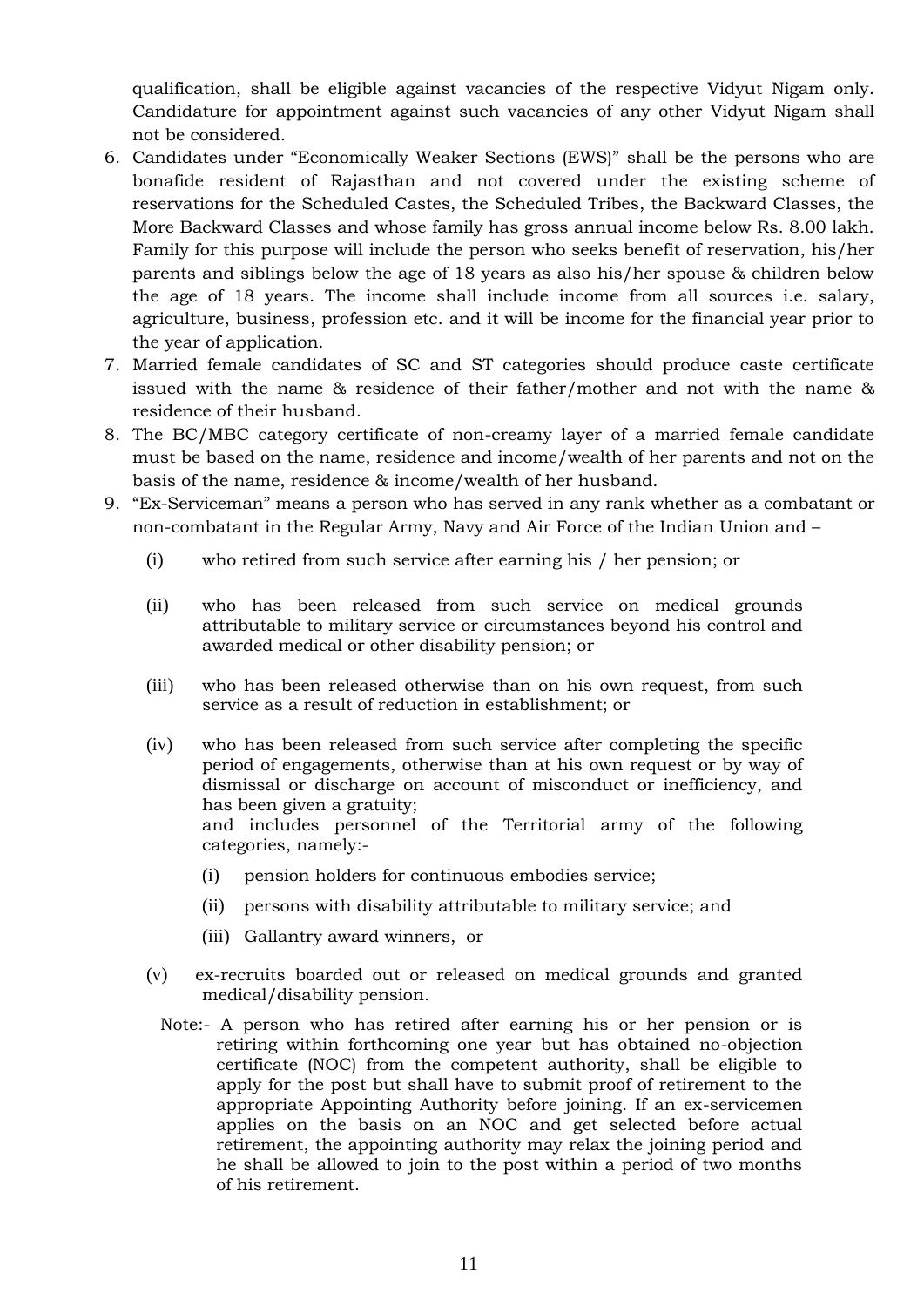- 10.Candidates not fulfilling the above criteria should apply as UR (GEN) category candidates and should also deposit application fee accordingly.
- 11.Candidates belonging to TSP Areas/Saharias category of Rajasthan should clearly indicate in this regard, otherwise they could not be allowed benefits against vacancies reserved for "**TSP Areas/Saharias category**".
- 12. Persons With Benchmark Disabilities (PWBD) {Physically Handicapped (PH)}, having only following disabilities will be considered for appointment:-

| S.<br>No.      | <b>Name of Post</b>                           | (a) Visual<br>Impairment | (b) Hearing<br>Impairment | (c) Locomotor<br><b>Disability</b>       | (d) Intellectual &<br><b>Mental Behaviour</b> | (e) Multiple<br><b>Disability</b> |
|----------------|-----------------------------------------------|--------------------------|---------------------------|------------------------------------------|-----------------------------------------------|-----------------------------------|
|                | Junior Engineer-I<br>(Electrical)             |                          | D/HH                      | OL/CP/LC/<br>Dw/AAV                      | ASD(M)/SLD/MI                                 | MD involving<br>$(b)$ to $(d)$    |
| 2              | Junior Engineer-I<br>(Mechanical)             |                          | D/HH                      | OA/OL/<br>Dw/AAV                         | <b>SLD/MI</b>                                 | MD involving<br>$(b)$ to $(d)$    |
| 3              | Junior Engineer-I<br>(Civil)                  |                          | D/HH                      | OA/OL/LC/<br>Dw/AAV                      | <b>SLD/MI</b>                                 | MD involving<br>$(b)$ to $(d)$    |
| $\overline{4}$ | Junior Engineer-I<br>(C&I)'<br>Communication) |                          | HH                        | OA/OL/CP/<br>LC/Dw/AAV                   | SLD/MI                                        | MD involving<br>$(b)$ to $(d)$    |
| 5 <sup>5</sup> | Junior Engineer-I<br>(Fire & Safety)          |                          | D/HH                      |                                          | ASD(M)/SLD                                    | MD involving<br>$(b) \& (d)$      |
| 6              | Junior Chemist                                | ---                      | HH                        | OA/OL/CP/<br>Dw/AAV                      | SLD/MI                                        | MD involving<br>$(b)$ to $(d)$    |
| 7              | <b>Informatics</b><br>Assistant               | B/LV                     | D/HH                      | OA/BA/OL/BL/<br>OAL/CP/LC/<br>Dw/AAV/MDy | ASD(M, MOD) / ID/<br>SLD/MI                   | MD involving<br>$(a)$ to $(d)$    |

Abbreviations: B=Blind, LV=Low Vision, D=Deaf, HH=Hard of Hearing, OA=One Arm, OL=One Leg, BA=Both Arms, BL=Both Legs, OAL=One Arm and One Leg, CP=Cerebral Palsy, LC=Leprosy Cured, Dw=Dwarfism, AAV=Acid Attack Victim, MDy= Muscular Dystrophy, ASD=Autism Spectrum Disorder (M=Mild, MoD=Moderate), SLD=Specific Learing Disability, MI=Mental Illness, ID=Intellectual Disability, MD=Multiple Disability

Persons suffering with any benchmark disability, other than disabilities mentioned against each post herein above, are not eligible.

Where in any recruitment year any vacancy cannot be filled up due to non-availability of a suitable person with benchmark disability or for any other sufficient reasons, such vacancy shall be carried forward in the succeeding recruitment year and if in the succeeding recruitment year also suitable person with benchmark disability is not available, it may first be filled by interchange among categories notified for the post and only when there is no person with disability available for the post in that year, such unfilled vacancy shall filled up by appointment of a person, other than a person with disability.

# **9. Procedure of submitting Online Applications and depositing Application Fee (Nonrefundable)**

1. All eligible candidates are required to apply online on any of the following websites from **24th February, 2021 to 16th March, 2021** and application through no other mode will be accepted:

**www.energy.rajasthan.gov.in/rvpnl www.energy.rajasthan.gov.in/jvvnl** 

**www.energy.rajasthan.gov.in www.energy.rajasthan.gov.in/rvunl www.energy.rajasthan.gov.in/avvnl [www.energy.rajasthan.gov.in/jdvvnl](http://www.energy.rajasthan.gov.in/jdvvnl)**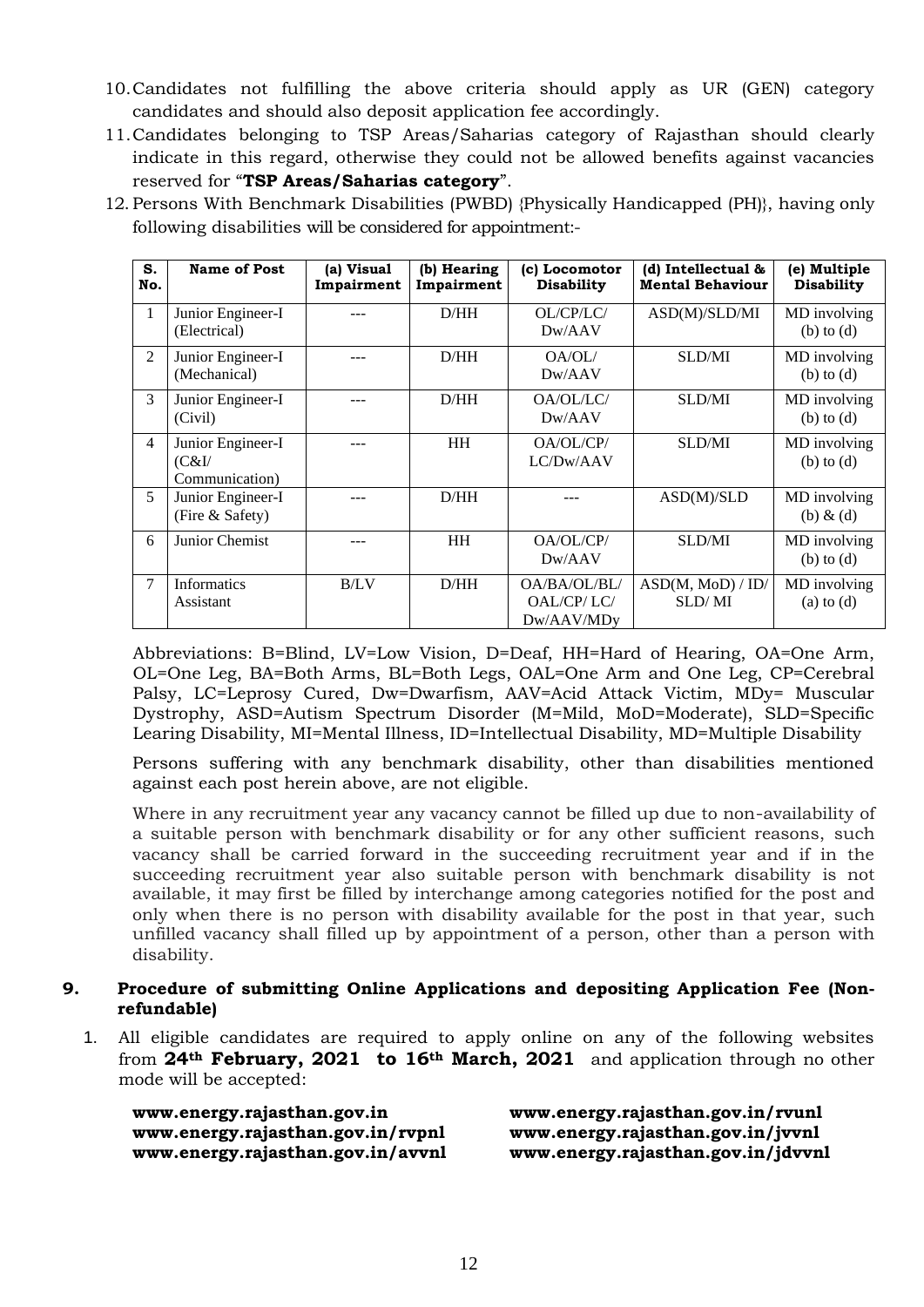### 2. **Before applying online, every candidate should ensure that :-**

(i) More than one application should not be submitted by any candidate for any particular post. Though, a candidate can apply for two or more different posts but such applications should not be for the same post.

**In case of multiple Applications for one and the same post in one or more Company, only the latest valid (completed) application will be retained and the application fee/ intimation charges paid for other previous registration(s) will stand forfeited.**

- (ii) **The candidate should give his/her preference with regard to companies as per his/her choice. No second opportunity shall be given, for any change in preference, thereafter.**
- (iii)The scribe arranged by the candidate should not be a candidate for the examination and should be from an academic stream different from that of the post.
- (iv) He has scanned the following :
	- photograph  $(4.5cm \times 3.5cm)$
	- signature (with black ink)
	- left thumb impression (on white paper with black or blue ink)
	- a hand written declaration (on a white paper with black or blue ink) (text given below) ensuring that all these scanned documents adhere to the required specifications as given in this Advertisement.
- (v) Signature in CAPITAL LETTERS will NOT be accepted.
- (vi) The left thumb impression should be properly scanned and not smudged.

(If a candidate is not having left thumb, he/she may use his/ her right thumb for applying.)

(vii) The text for the hand written declaration is as follows –

"I, (Name of the candidate), hereby declare that all the information submitted by me in the application form is correct, true and valid. I will present the supporting documents as and when required."

(viii) The above mentioned hand written declaration has to be in the candidate's own handwriting and in English only. If it is written and uploaded by anybody else or in any other language, the application will be considered as invalid.

(In the case of Persons with Benchmark Disability who cannot write may get the text of declaration typed and put their left hand thumb impression below the typed declaration and upload the document as per specifications.)

- (ix) Keep the necessary details/documents ready to make online payment of the requisite application fee/intimation charges.
- (x) He has a valid personal email ID and mobile number. In case a candidate does not have a valid personal e-mail ID, he/she should create his/her new e-mail ID and mobile number before applying on-line and must maintain that email account and mobile number throughout this recruitment process. RVUN/ Nigams will send intimation to download call letters for the Examination, etc. through the registered e-mail ID. Nigams will not be responsible for bouncing back of any e-mail/ SMS sent to candidates.

#### 3. **Submitting Online Application form**

(i) Candidates will have to go to one of the above websites and click on the option "APPLY ONLINE" which will open a new screen.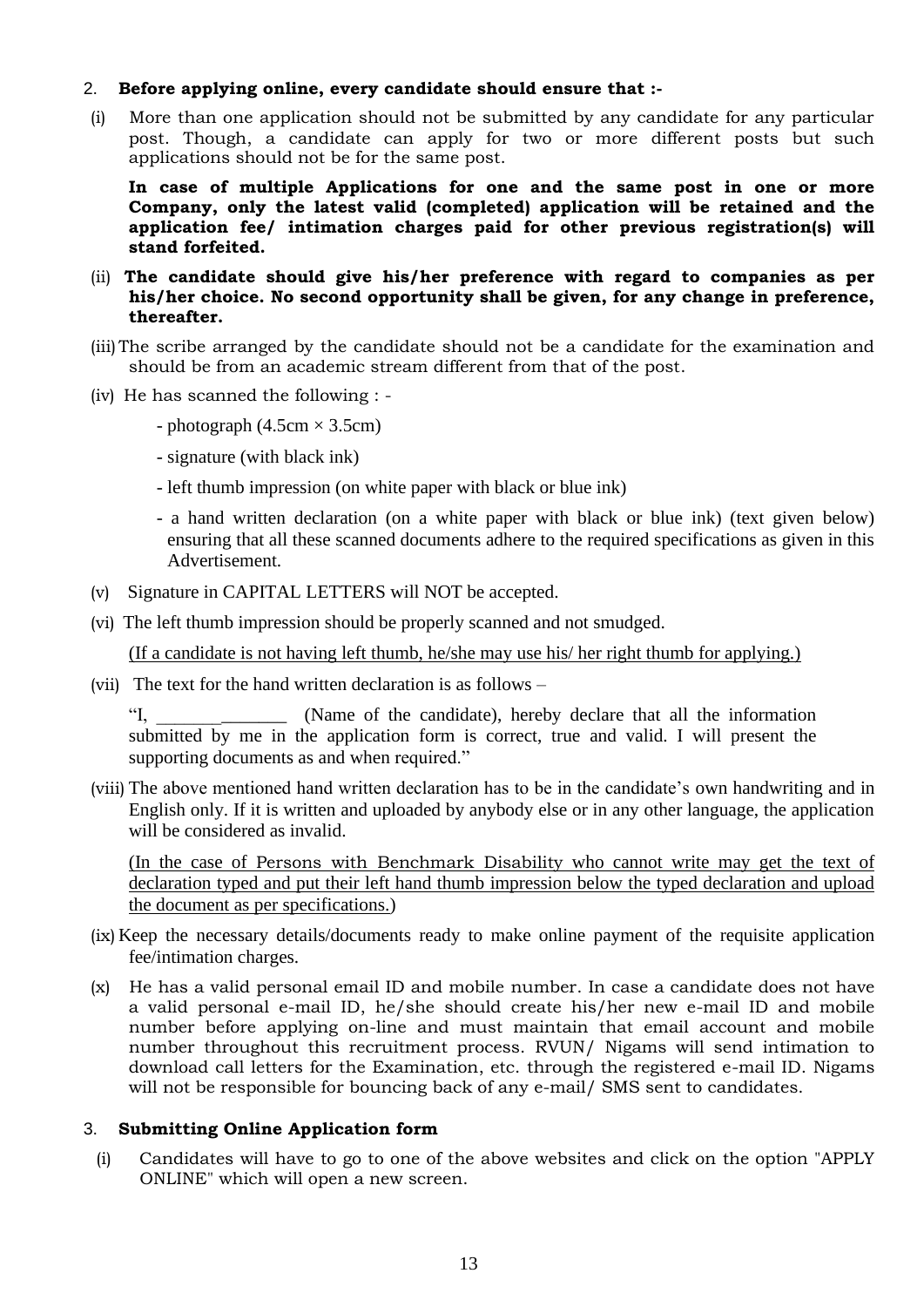- (ii) To register application, choose the tab "CLICK HERE FOR NEW REGISTRATION" and enter Name, Contact details and Email-id. A Provisional Registration Number and Password will be generated by the system and displayed on the screen. Candidate should note down the Provisional Registration Number and Password. An Email & SMS indicating the Provisional Registration Number and Password will also be sent.
- (iii) In case the candidate is unable to complete the application form in one go, he / she can save the data already entered by choosing "SAVE AND NEXT" tab. Prior to submission of the online application candidates are advised to use the "SAVE AND NEXT" facility to verify the details in the online application form and modify the same if required.

Visually Impaired candidates should fill the application form carefully and verify/ get the details verified to ensure that the same are correct prior to final submission.

- (iv) **Candidates are advised to carefully fill and verify the details filled in the online application themselves as no change will be possible/ entertained after clicking the "FINAL SUBMIT" button.**
- (v) **The Name of the candidate or his /her Father/ Husband, etc. should be spelt correctly in the application as it appears in the Certificates/ Mark sheets/Identity proof. Any change/alteration found may disqualify the candidature**.
- (vi) Validate details and save application by clicking the "Validate your details" and "SAVE AND NEXT" button.
- (vii) Candidates can proceed to upload Photo, Signature, left thumb impression & hand written declaration as per the specifications given in the "Guidelines for Scanning and Uploading of Photograph, Signature, Thumb Impression and Hand Written Declaration" detailed hereunder.
- (viii) Candidates can proceed to fill other details of the Application Form.
- (ix) Click on the 'Preview Tab' to preview and verify the entire application form before "FINAL SUBMIT".
- (x) Modify details, if required, and click on "FINAL SUBMIT" only after verifying and ensuring that the photograph, signature, left thumb impression & hand written declaration uploaded and all other details filled are correct.
- (xi) Click on 'Payment' Tab and proceed for payment of 'Fee'.
- (xii) Click on 'SUBMIT' button.

# 4. **Application fee**

(i) The application fee payable is as under:—

| S.<br>No. | Category                                        | <b>Application fee</b><br>(Rs.) |
|-----------|-------------------------------------------------|---------------------------------|
| (a)       | UR (Gen)/EWS if annual income of family is      | Rs.1600                         |
|           | Rs.2.50 lakh or more                            | (Including GST)                 |
| (b)       | UR (Gen)/EWS if annual income of family is less | Rs.1400                         |
|           | than Rs.2.50 lakh/SC/ST/BC/MBC/ PWBD(PH)        | (Including GST)                 |

- (ii) Bank Transaction charges for Online Payment of application fees/intimation charges will have to be borne by the candidate.
- (iii) Payment of Fee through Online mode is available only from **24.02.2021 to 16.03.2021.**
- (iv) Those UR(GEN)/EWS category candidates whose annual family income is less than Rs.2.50 lakh and are depositing Rs.1400/- as application fee on this ground, will have to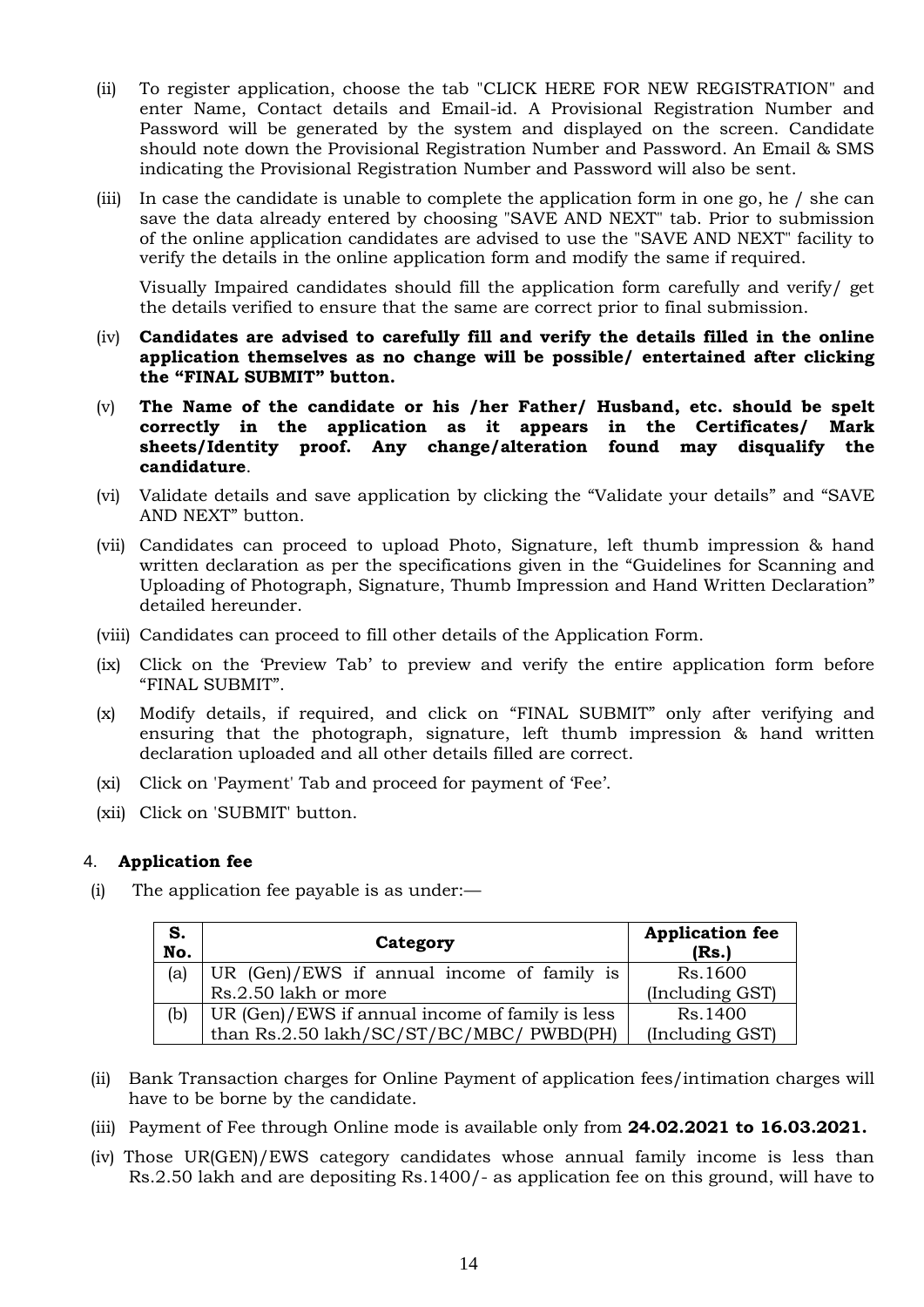produce documents in support of their annual family income at the time of documents verification.

- (v) Benefit of reserved posts is not admissible to candidates of creamy layer of BC & MBC categories. Such candidates are considered in UR (GEN) Category and shall deposit fee of Rs. 1600/-.
- (vi) SC/ST/BC/MBC/EWS category candidates belonging to any State other than Rajasthan shall be treated as "Unreserved (General)" category candidate. They should apply under the UR(GEN) category by depositing fee of Rs. 1600/-.
- (vii) Application fee once paid shall neither be refunded in any circumstances, nor it can be reserved for any other recruitment or selection.

### 5. **Payment of Fee**

- (i) The application form is integrated with the payment gateway and the payment process can be completed by following the instructions.
- (ii) The payment can be made by using Debit Cards (RuPay/Visa/Master Card/Maestro), Credit Cards, Internet Banking, IMPS, Cash Cards/ Mobile Wallets.
- *(iii)* After submitting payment information in the online application form, *please wait for the intimation from the server. Do not press BACK or RFRESH button in order to avoid double charge.*
- (iv) On successful completion of the transaction, an "E-Receipt" will be generated.
- (v) Non-generation of 'E-Receipt' indicates PAYMENT FAILURE. On failure of payment, candidates are advised to login again using their Provisional Registration Number and Password and repeat the process of payment.
- (vi) Candidates are required to take a printout of the "E-Receipt" and "Online Application Form" containing fee details. **Please note that if the same cannot be generated, online transaction may not have been successful**.
- (vii) For Credit Card users:- All charges are listed in Indian Rupee. If using a non-Indian credit card, the bank will convert to local currency based on prevailing exchange rates.
- (viii) To ensure the security of data, close the browser window once transaction is completed.
- (ix) There is facility to print application form containing fee details after payment of fee.

#### 6. **Centre for Written Competitive Examinations**

(i) Candidates are advised to give preference for exam centres as per their choice, but allotment of Centres will be done as per administrative convenience and availability of seats.

Candidates will be required to give choice for six (6) centres, out of which atleast three(3) centres must be situated outside Rajasthan. However, any centre, other than those opted by the candidates, can also be allotted.

**List of proposed Examination Centres is enclosed as Annexure- "A".**

- (ii) The exam will be conducted only through Online mode at venues given in the respective call letters.
- (iii) Choice of Centre once exercised by the candidate will be final.
- (iv) No request for change of centre/venue/date/session for Exam shall be entertained.
- (v) RVUN reserves the right to cancel/ alter any of the Examination Centres and/ or add some other Centres, at its discretion, depending upon the response, administrative feasibility, etc.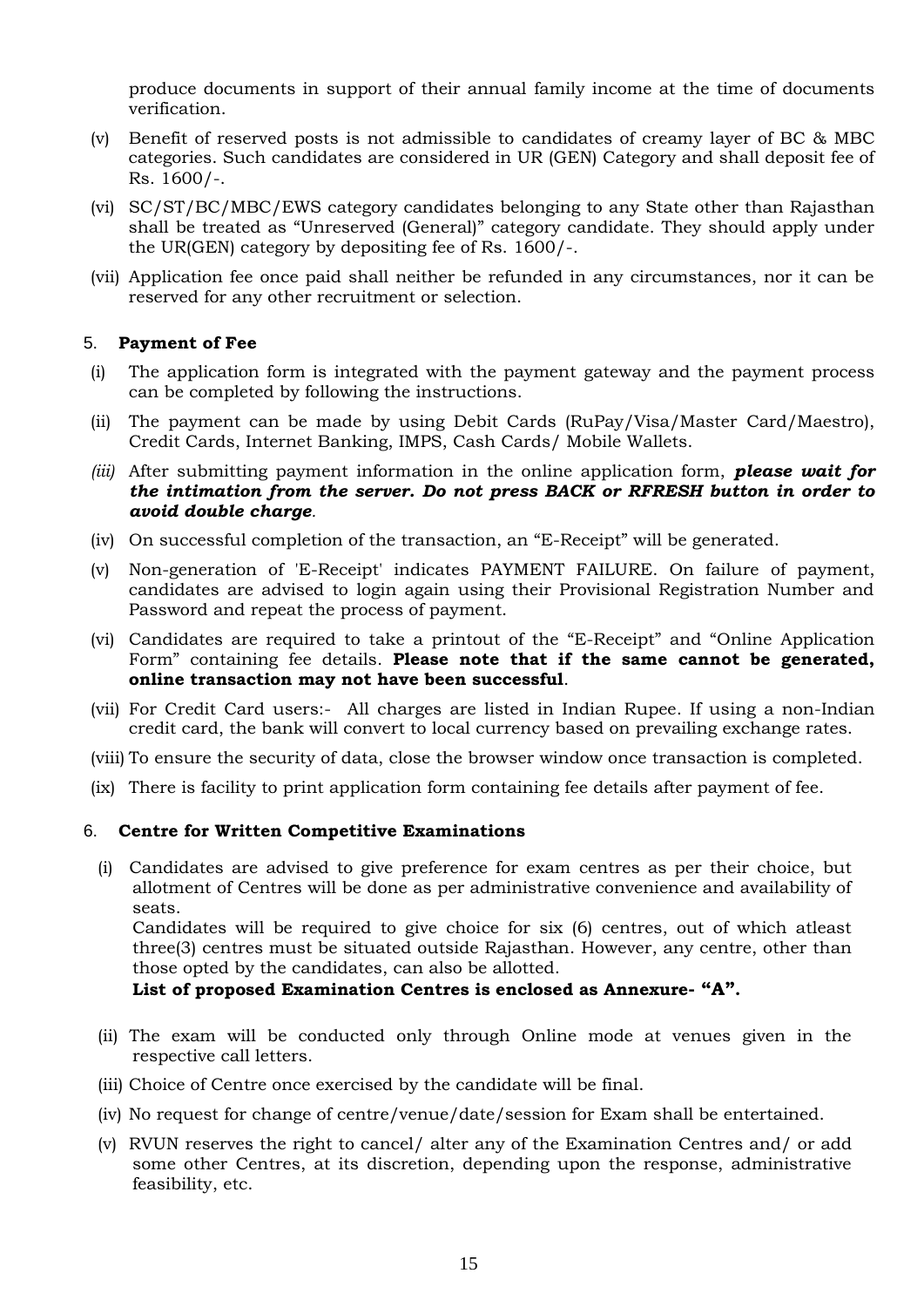- (vi) **If sufficient number of candidates does not opt for a particular centre for "Online" exam or if the number of candidates is more than the capacity available for online exam at a centre or due to any other reason, RVUN reserves the right to allot any centre other than the centre opted for.**
- (vii)Every candidate will have to appear in the exam at an Examination Centre at his/her own risks and expenses and RVUN will not be responsible for any injury or losses, etc. of any nature.

#### 7. **Guidelines for Persons with Benchmark Disabilities using a Scribe**

- (i) The facility of scribe will be allowed to persons with benchmark disability who have limitation in writing including that of speed, if so desired by him/her.
- (ii) Persons with benchmark disabilities in the category of Blindness, Locomotor Disability (Both Arms -BA and Both Legs Arms-BLA) and Cerebral Palsy whose writing speed is adversely affected permanently, shall also be allowed scribe, if so desired by him/her.
- (iii) Scribe will be allowed on production of a certificate to the effect that the person concerned has physical limitation to write, and scribe is essential to write examination on his/her behalf, from the Chief Medical Officer/ Civil Surgeon/ Medical Superintendent of a Government health care institution.
- (iv) The candidate will have to arrange his/ her own scribe at his/ her own cost.
- (v) The qualification of the scribe should be one step below the qualification of the candidate taking examination and from an academic stream different from that prescribed for the post.
- (vi) The scribe arranged by the candidate should not be a candidate for the same examination. If violation of the above is detected at any stage of the process, candidature of both the candidate and the scribe will be cancelled. Candidates eligible for and who wish to use the services of a scribe in the examination should invariably carefully indicate the same in the online application form. Any subsequent request may not be favorably entertained.
- (vii) A person acting as a scribe for one candidate cannot be a scribe for another candidate.
- (viii) The candidate as well as scribe, both will have to give a suitable undertaking confirming that the scribe fulfils all the stipulated eligibility criteria for a scribe mentioned above. Further in case it later transpires that he/she did not fulfill any laid down eligibility criteria or suppressed material facts, the candidature of the applicant will stand cancelled irrespective of the result of the online examination.
- (ix) Those candidates who use a scribe shall be eligible for compensatory time of 20 minutes for every hour of the examination or as otherwise advised. Candidates with benchmark disability, but not availing facility of scribe will also be allowed additional time on production of certificate in support of his/her physical limitation to write.
- (x) Scribe should not answer on his/her own. Any such behaviour observed will result in cancellation of candidature.
- (xi) Only candidates who register themselves in the application form for compensatory time will be allowed such concessions since compensatory time given to candidates shall be system based, it shall not be possible for the test conducting agency to allow such time if he /she is not registered for the same. Candidates not registered for compensatory time shall not be allowed such concessions.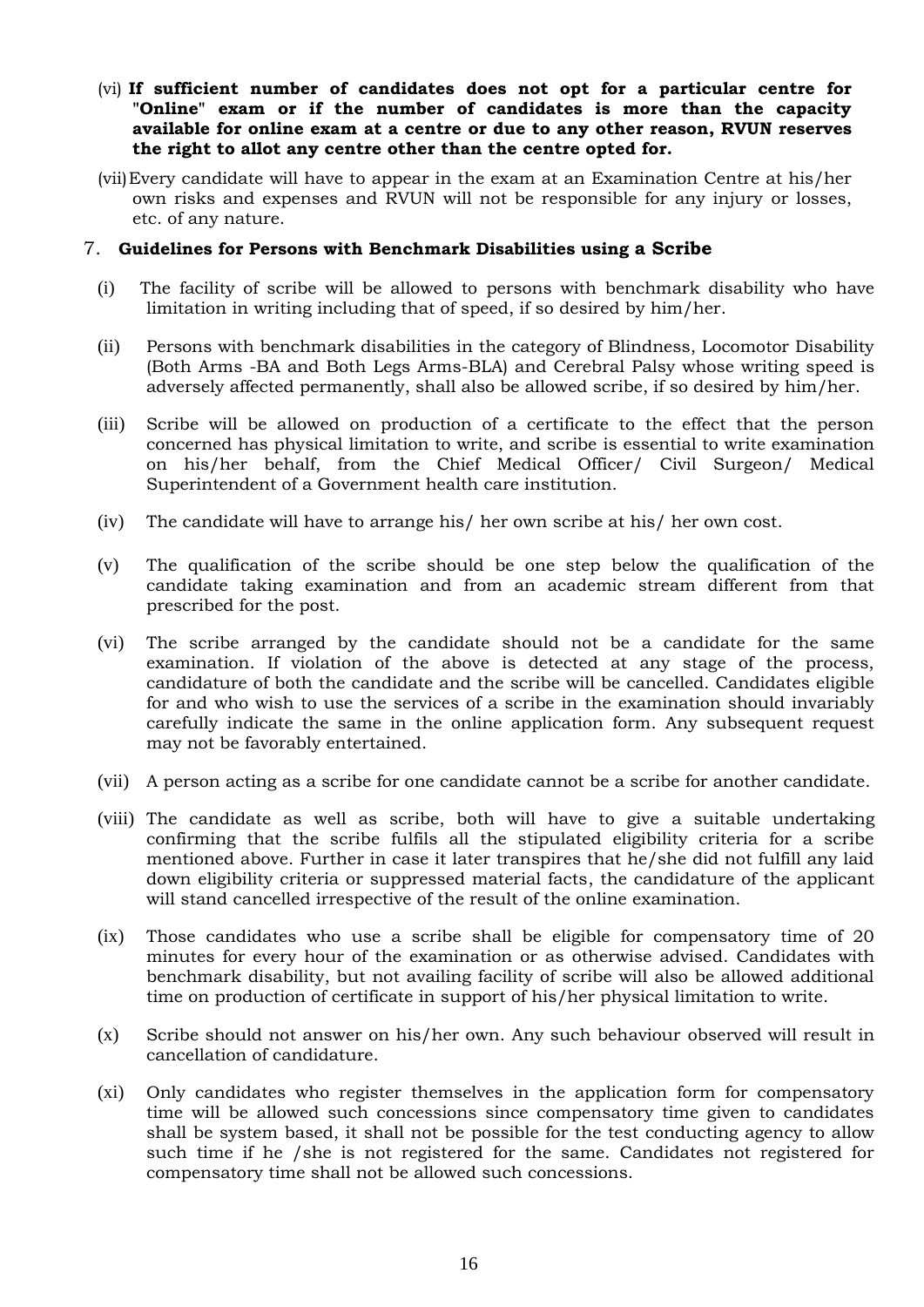- (xii) Guidelines for Visually Impaired candidates
	- Visually Impaired candidates (who suffer from not less than 40% of disability) may opt to view the contents of the test in magnified font and all such candidates will be eligible for compensatory time of 20 minutes for every hour or as otherwise advised.
	- The facility of viewing the contents of the test in magnifying font will not be available to Visually Impaired candidates who use the services of a Scribe for the examination.

These guidelines are subject to change in terms of GoR/GoI guidelines/ clarifications, if any, from time to time.

# 8. **Guidelines for Scanning and Uploading of Photograph (4.5cm × 3.5cm), Signature, thumb impression and handwritten declaration :-**

Before applying online a candidate will be required to have a scanned (digital) image of his/her photograph, signature, Left thumb impression and hand written declaration as per the specifications given below:

# (i) **Photograph Image:**

- **-** Photograph must be a recent passport style colour picture with front view.
- **-** Make sure that the picture is in colour, taken against a light-coloured, preferably white background.
- **-** Look straight at the camera with a relaxed face
- **-** If the picture is taken on a sunny day, have the sun behind you, or place yourself in the shade, so that you are not squinting and there are no harsh shadows
- **-** If you have to use flash, ensure there's no "red-eye"
- **-** If you wear glasses make sure that there are no reflections and your eyes can be clearly seen.
- **-** Caps, hats and dark glasses are not acceptable. Religious headwear is allowed but it must not cover your face.
- **-** Dimensions 200 x 230 pixels (preferred)
- **-** Size of file should be between 20kb–50 kb
- **-** Ensure that the size of the scanned image is not more than 50kb. If the size of the file is more than 50 kb, then adjust the settings of the scanner such as the DPI resolution, no. of colours, etc., during the process of scanning.
- **-** If the photo is not uploaded at the place of Photo Admission for Examination will be rejected/denied. Candidate him/herself will be responsible for the same.
- **-** Candidate should also ensure that photo is uploaded at the place of photo and signature at the place of signature. If photo in place of photo and signature in place of signature is not uploaded properly, candidate will not be allowed to appear for the exam.
- **-** Candidate must ensure that Photo to be uploaded is of required size and the face should be clearly visible.

# (ii) **Signature Image:**

- **-** The applicant has to sign on white paper with Black Ink pen.
- **-** The applicant has to put left thumb impression on a white paper with black or blue ink.
- **-** The applicant has to write the declaration in English clearly on a white paper with black or blue ink.
- **-** The signature should be of the applicant and not by any other person.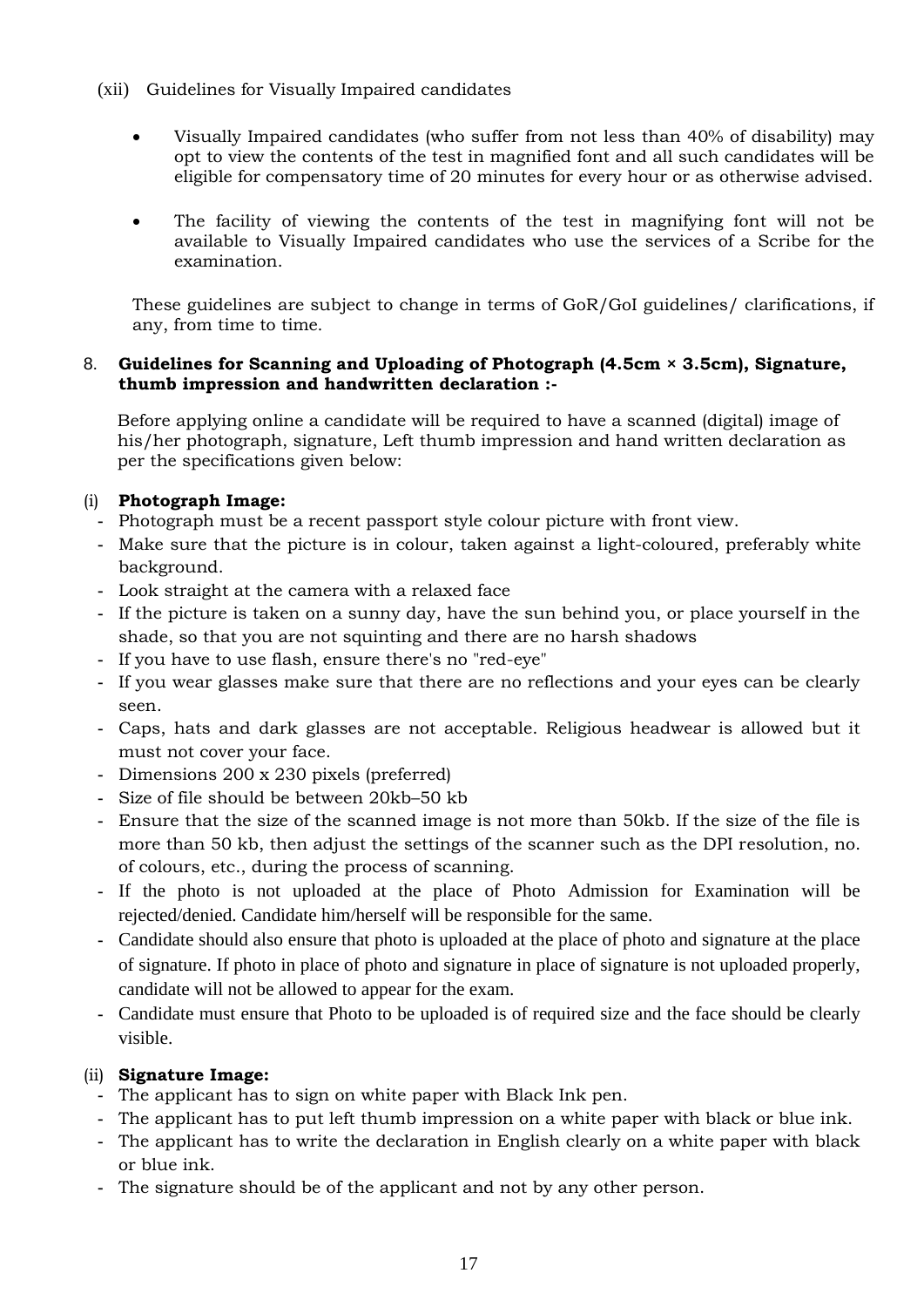- **-** The signature will be used to put on the Call Letter and wherever necessary.
- **-** The applicant's signature obtained on the call letter and attendance sheet at the time of the examination should match the uploaded signature. In case of mismatch, the applicant may be disqualified.
- **-** Dimensions 140 x 60 pixels (preferred)
- **-** Size of file should be between 10kb 20kb for signature.
- **-** Ensure that the size of the scanned image is not more than 20kb.
- **-** Signature in CAPITAL LETTERS shall NOT be accepted.

# (iii) **Scanning the documents:**

- Set the scanner resolution to a minimum of 200 dpi (dots per inch) •
- Set Colour to True Colour.
- Crop the image in the scanner to the edge of the left thumb impression / hand written declaration, then use the upload editor to crop the image to the final size (as specified above).
- The image file should be JPG or JPEG format. An example file name is: image01.jpg or image01.jpeg
- Image dimensions can be checked by listing the folder files or moving the mouse over the file image icon.
- Candidates using MS Windows/MSOffice can easily obtain documents in .jpeg format by using MS Paint or MS Office Picture Manager. Scanned documents in any format can be saved in .jpg / .jpeg format by using \_Save As' option in the File menu. Size can be adjusted by using crop and then resize option.
	- **- If the file size and format are not as prescribed, an error message will be displayed.**
	- **- While filling in the Online Application Form the candidate will be provided with a link to upload his/her photograph, signature, left thumb impression and hand written declaration.**

# (iv) **Left thumb impression :**

- The applicant has to put his left thumb impression on a white paper with black or blue ink.
- The hand written declaration should be of the applicant and not by any other person.  $\circ$  File type: jpg / jpeg
	- o Dimensions: 240 x 240 pixels in 200 DPI (Preferred for required quality)
		- i.e 3 cm \* 3 cm (Width \* Height)
- **-** File Size: 20 KB 50 KB.

# (v) **Hand written declaration :**

- The text for the hand written declaration is as follows :-
- "I, (Name of the candidate), hereby declare that all the information submitted by me in the application form is correct, true and valid. I will present the supporting documents as and when required."
- Hand written declaration should not be written in CAPITAL LETTERS.
- The applicant has to write the declaration in English clearly on a white paper with black or blue ink.
- The hand written declaration should be of the applicant and not by any other person.
- Hand written Declaration
- o File type: jpg / jpeg
- o Dimensions:800 x 400 pixels in 200 DPI (Preferred for required quality)
- i.e 10 cm \* 5 cm (Width \* Height)
- o File Size: 50 KB 100 KB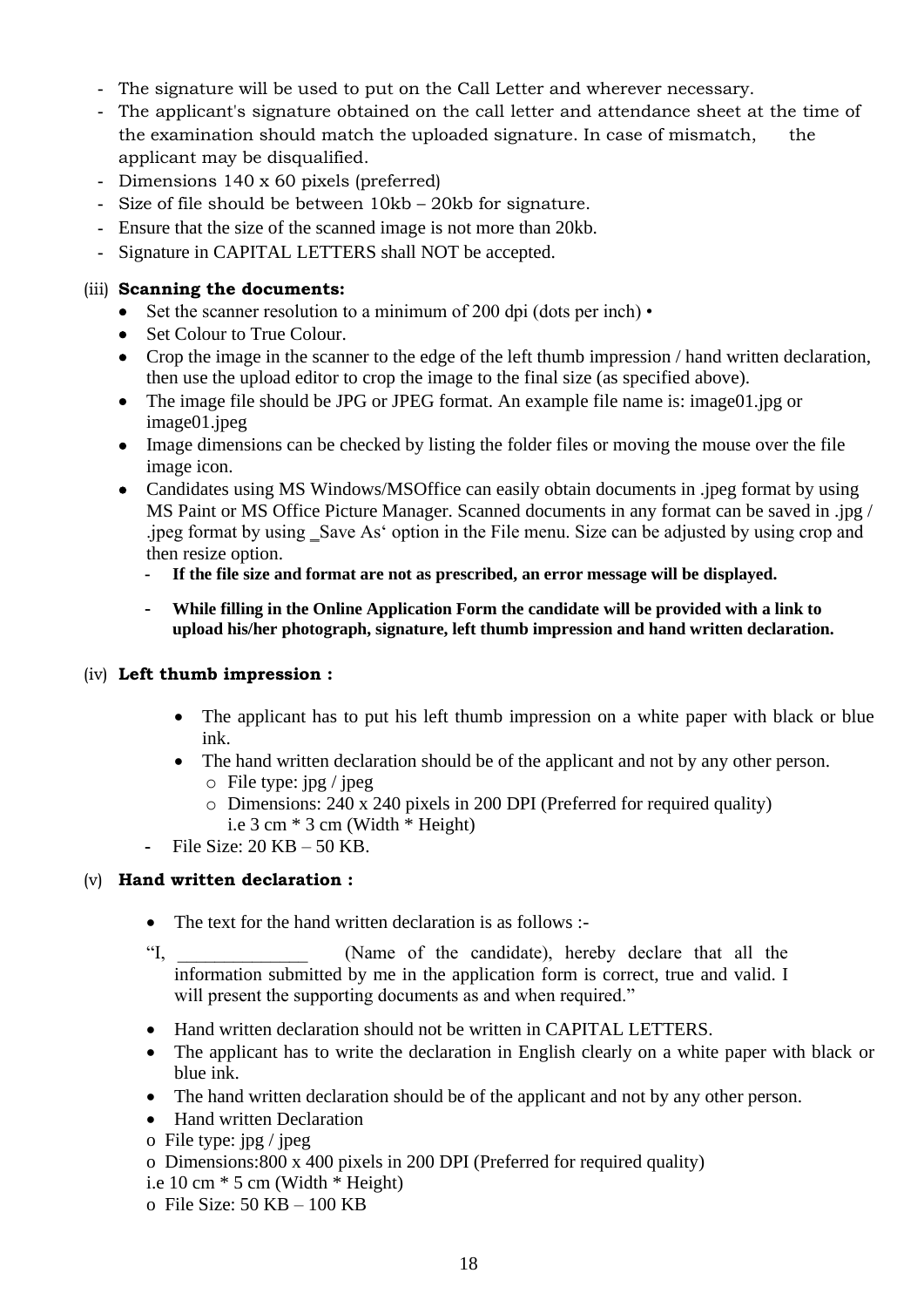# (vi) **Procedure for uploading the documents:**

- While filling in the Online Application Form the candidate will be provided with separate links for uploading left thumb impression and hand written declaration
- Click on the respective link —Upload left thumb impression / hand written declaration
- Browse and Select the location where the Scanned left thumb impression / hand written declaration file has been saved.
- Select the file by clicking on it
- Click the Open/Upload' button Your Online Application will not be registered unless you upload your Left thumb impression and hand written declaration as specified.
- If the file size and format are not as prescribed, an error message will be displayed.
- Preview of the uploaded image will help to see the quality of the image. In case of unclear / smudged, the same may be re-uploaded to the expected clarity /quality.

# **Note:**

- 1) In case the left thumb impression or the hand written declaration is unclear / smudged the candidate's application may be rejected.
- 2) After uploading the left thumb impression / hand written declaration in the online application form candidates should check that the images are clear and have been uploaded correctly. In case the left thumb impression or the hand written declaration is not prominently visible, the candidate may edit his/ her application and re-upload his/ her thumb impression / hand written declaration, prior to submitting the form.

- After registering online, candidates are advised to take a printout of their system generated online application forms.

# 3) **Online Application will not be registered unless candidate uploads his/ her photograph, signature, thumb impression and handwritten declaration as specified in this detailed advertisement**.

- 4) In case the face in the photograph or signature is unclear, the candidate's application may be rejected. After uploading the photograph/ signature in the online application form, candidates should check that the images are clear and have been uploaded correctly. In case the photograph or signature is not prominently visible, the candidate may edit his/ her application and re-upload his/ her photograph or signature, prior to submitting the form.
- 5) **After registering online, candidates are advised to take a printout of their "E-Receipt" and system generated "Online Application Forms". These documents will be required at the time of document verification**.

# 9. **Downloading of Call Letter**

(i) Candidates will have to visit any one of the above websites for downloading call letters for online test. Intimation for downloading call letter will be sent through email/SMS. Once the candidate clicks the relevant link, he/she can access the window for call letter download. The candidate is required to use (i) Registration Number/Roll Number, (ii) Password/Date of Birth for downloading the call letter. Candidate needs to affix recent recognizable photograph on the call letter preferably the same as provided during registration and appear at the examination centre with (i) Call Letter (ii) Photo Identity Proof as stipulated in clause 10 below and also specified in the call letter and photocopy of the same Photo Identity Proof as brought in original.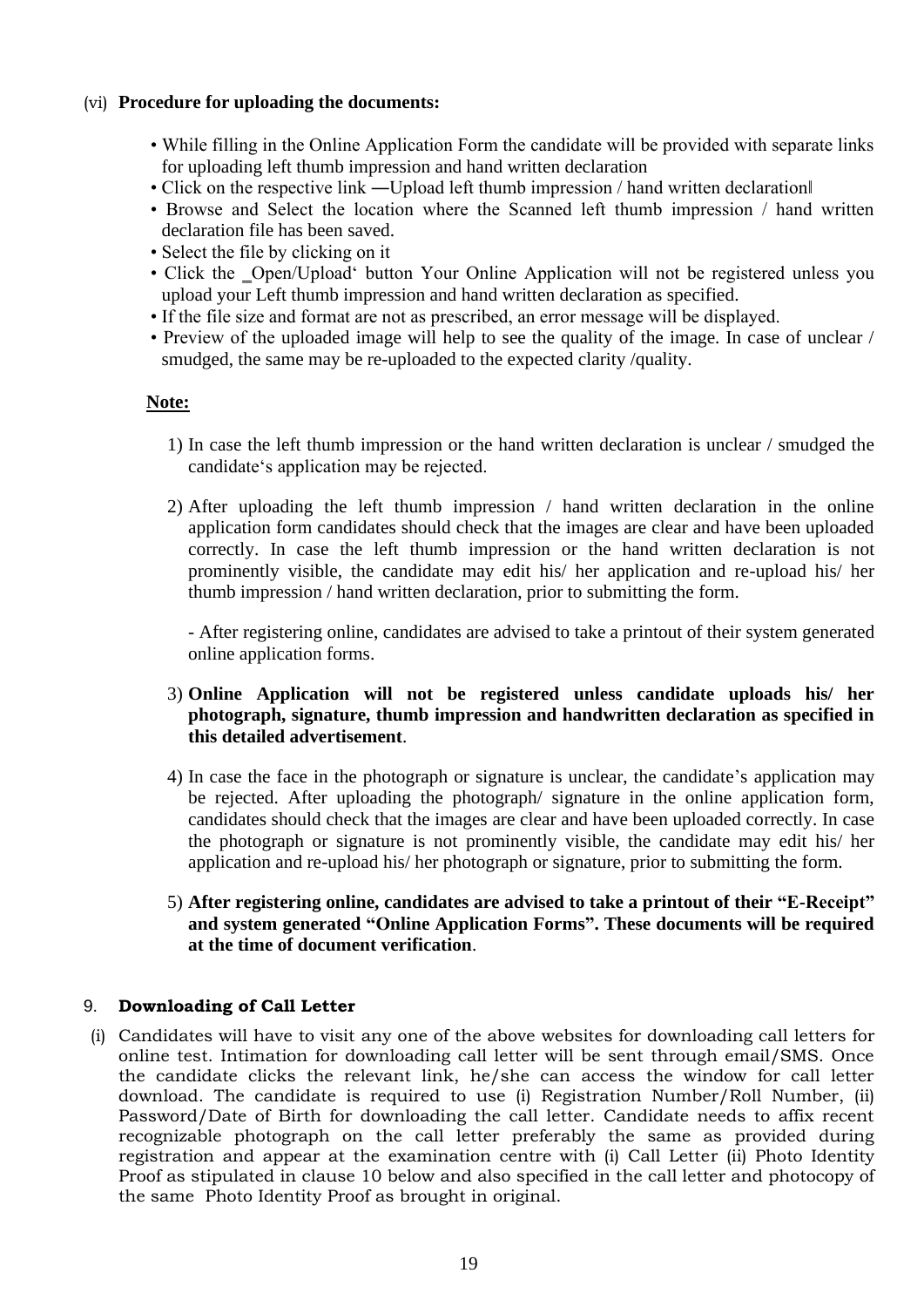(ii) Candidates reporting late i.e. after the reporting time specified in the call letter for Exam will not be permitted to take the examination. The reporting time mentioned on the call letter is prior to the Start time of the test. Though the duration of the examination is two hour, candidates may be required to be at the venue for about 4 hours including the time required for completion of various formalities such as verification and collection of various requisite documents, logging in, giving of instructions, etc.

### 10. **Identity Verification**

In the examination hall as well as at the time of documents verification, the call letter along with original and a photocopy of the candidate's currently valid photo identity (*bearing exactly the same name as it appears on the call letter*) such as PAN Card/ Passport/ Permanent Driving Licence/ Voter's Card/ Bank Passbook with photograph/ Photo identity proof issued by a Gazetted Officer on official letterhead along with photograph / Photo identity proof issued by a People's Representative on official letterhead along with photograph / valid recent Identity Card issued by a recognized College/ University/ Aadhar card/ E-Aadhar Card with a photograph/ Employee ID/ Bar Council Identity Card with photograph should be submitted to the invigilator for verification. The candidate's identity will be verified with respect to his/her details on the call letter, in the Attendance List and requisite documents submitted. If identity of the candidate is in doubt the candidate may not be allowed to appear for the Examination.

### **Ration Card and Learner's Driving License is not valid ID proof for this purpose.**

**Note:** Candidates have to produce in original the photo identity proof and submit photocopy of the photo identity proof alongwith Examination call letter as well as at the time of documents verification while attending the examination/ documents verification respectively, without which they will be not allowed to take up the examination/ documents verification.

Candidates must note that the name as appearing on the call letter (provided during the process of registration) should exactly match the name as appearing on the photo identity proof. **Female candidates who have changed first/last/ middle name post marriage must take special note of this**. If there is any mis-match between the name indicated in the Call Letter and Photo Identity Proof, the candidate will not be allowed to appear for the examination. In case of candidates who have changed their name, will be allowed only if they produce original Gazette Notification/ marriage certificate/ affidavit.

# **10. Selection procedure and preparation of Merit**

- 1. Computer based "common written competitive exam" shall be conducted through Online mode**.** The Question Paper shall be of two (2) hours duration and shall consist of Objective Type questions (Multiple Choice Questions) only.
- 2. The Question Paper shall consist of two parts as detailed below:-

#### **(a) Junior Engineer-I**

#### **Part – A : 60% weightage**

The standard and syllabus of the examination will be of the level of Degree in Engineering in the respective discipline.

#### **Part – B : 40% weightage**

- (i) Reasoning & Mental Ability
- (ii) Mathematics
- (iii) General Knowledge & Everyday Science
- (iv) Hindi General
- (v) English General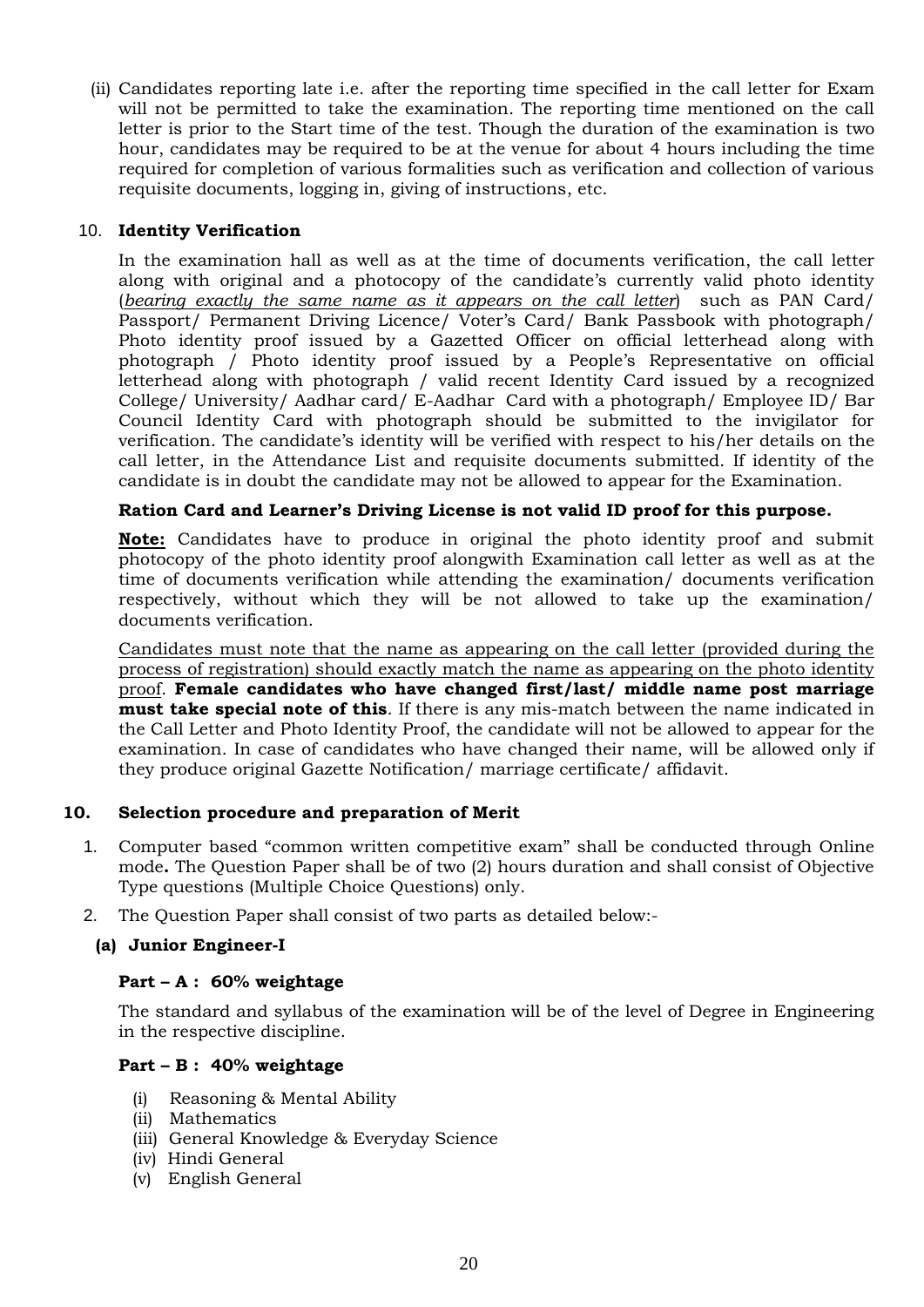A brief out-line of scope of each sub-part is given hereunder for general guidelines of candidates, but is not intended to be exhaustive :-

- (i) **Reasoning & Mental Ability :-** Analytical Reasoning, Number series, Letter series, Odd man out, Coding-Decoding, Shapes and Mirror Images, Clocks, etc.
- (ii) **Mathematics**:- Mathematics. (Class-XII level)**.**
- (iii)**General Knowledge & Everyday Science** :- **Current events including issues of State (Rajasthan)**, National & International importance, Persons & Places in recent news, Games & Sports, Science, Indian History, Civics, Geography, Indian Polity, etc., **with special reference to Rajasthan**.
- (iv) **Hindi General** :- Hindi Grammar and language (Class-X level).
- (v) **English General** :- English Grammar and language (Class-X level).

### **The Question Papers, except "Hindi General" of Part-B, shall be in English only.**

### **(b) Junior Chemist**

### **Part – A : 60% weightage**

The standard and syllabus of the examination will be of the level of Post Graduation in Chemistry/ Graduation Degree in Chemical Engineering.

### **Part – B : 40% weightage**

- (i) Reasoning & Mental Ability
- (ii) Mathematics
- (iii) General Knowledge & Everyday Science
- (iv) Hindi General
- (v) English General

A brief out-line of scope of each sub-part is given hereunder for general guidelines of candidates, but is not intended to be exhaustive :-

- (i) **Reasoning & Mental Ability :-** Analytical Reasoning, Number series, Letter series, Odd man out, Coding-Decoding, Shapes and Mirror Images, Clocks, etc.
- (ii) **Mathematics**:- Mathematics. (Class-X level)
- (iii) **General Knowledge & Everyday Science** :- **Current events including issues of State (Rajasthan)**, National & International importance, Persons & Places in recent news, Games & Sports, Science, Indian History, Civics, Geography, Indian Polity, etc., **with special reference to Rajasthan**.
- (iv) **Hindi General** :- Hindi Grammar and language (Class-X level).
- (v) **English General** :- English Grammar and language (Class-X level).

# **The Question Papers, except "Hindi General" of Part-B, shall be in English only.**

**(c)** The competitive exam for the post of **Informatics Assistant** shall be conducted in **two Phases** as follows **:**

#### **Phase - I**

In the Phase-I, computer based "written competitive exam" shall be conducted through Online mode and Question Paper shall be in two parts of total two(2) hours' duration, consisting of Objective Type Questions (Multiple Choice Questions - MCQ) only, as detailed hereunder :-

#### **Part – A : 60% weightage**

(i) Data Interpretation, Data Sufficiency, Major development in the field of Information Technology.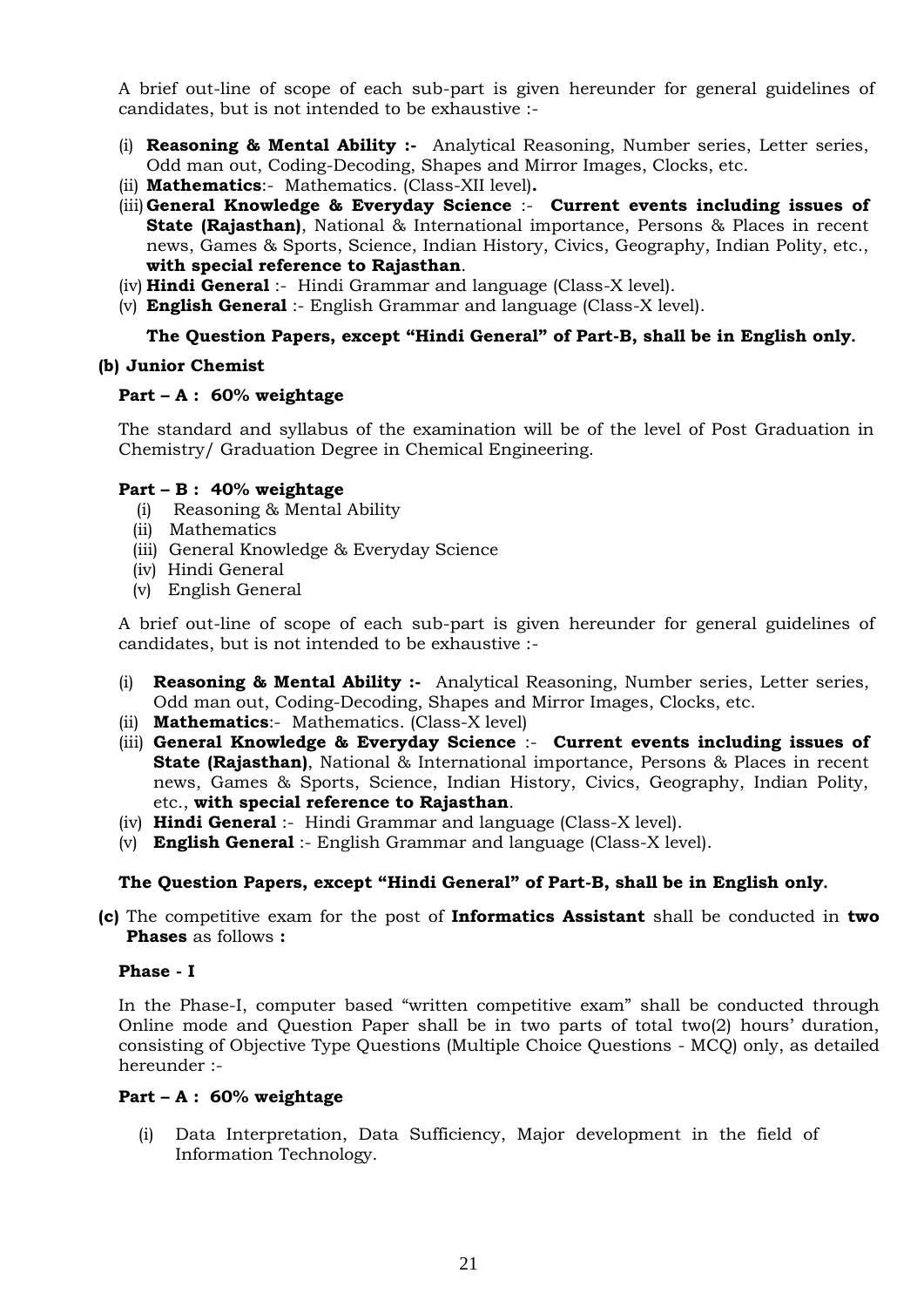- (ii) Overview of the Computer System including input-output devices, pointing devices, and scanner.
- (iii) Introduction to Operating System, Word Processing (MS-Word), Spread Sheet Software (MS-Excel), Presentation Software (MS Power Point), DBMS Software (MA-Access).
- (iv) Representation of Data (Digital versus Analog, Number System Decimal, Binary & Hexadecimal), Introduction to Data Processing, Concepts of files and its types.
- (v) Introduction of Internet Technology and Protocol. LAN, MAN, WAN, Search Service/ Engines. Introduction to online & offline messaging. World Wide Web Browsers, Web publishing, Creation & maintenance of Websites, HTML, Interactivity Tools, Multimedia and Graphics, Voice Mail and Video Conferencing, Introduction to e-Commerce.
- (vi) Security, Protecting Computer Systems from viruses & malicious attacks, Introduction to Firewalls and its utility, Backup & Restoring data.
- (vii) Algorithms for Problem Solving, Introduction to C Language, Principles and Programming Techniques, Introduction of Object Oriented Programming (OOPs) concept, Introduction to "Integrated Development Environment" and its advantages.

# **Part – B : 40% weightage**

- (i) Reasoning & Mental Ability
- (ii) Mathematics
- (iii) General Knowledge & Everyday Science
- (iv) Hindi General
- (v) English General

A brief out-line of scope of each sub-part is given hereunder for general guidelines of candidates, but is not intended to be exhaustive :-

- (i) **Reasoning & Mental Ability :-** Analytical Reasoning, Number series, Letter series, Odd man out, Coding-Decoding, Shapes and Mirror Images, Clocks, etc.
- (ii) **Mathematics**:- Mathematics. (Class-XII level)
- (iii)**General Knowledge & Everyday Science** :- **Current events including issues of State (Rajasthan)**, National & International importance, Persons & Places in recent news, Games & Sports, Science, Indian History, Civics, Geography, Indian Polity, etc., **with special reference to Rajasthan**.
- (iv) **Hindi General** :- Hindi Grammar and language (Class-X level).
- (v) **English General** :- English Grammar and language (Class-X level).

#### **Phase – II**

Qualifying Typing Speed Test on Computer :

| (a) Hindi Typing   | 15 Minutes |
|--------------------|------------|
| (b) English Typing | 15 Minutes |

#### **Note: -**

(i) Speed Test in Hindi & English languages on Computer machine shall be taken of only those candidates who will qualify the Phase-I of the examination. The number of candidates to be admitted to the Phase-II of the examination (Qualifying Typing Speed Test) shall be about three times of the advertised vacancies (category-wise).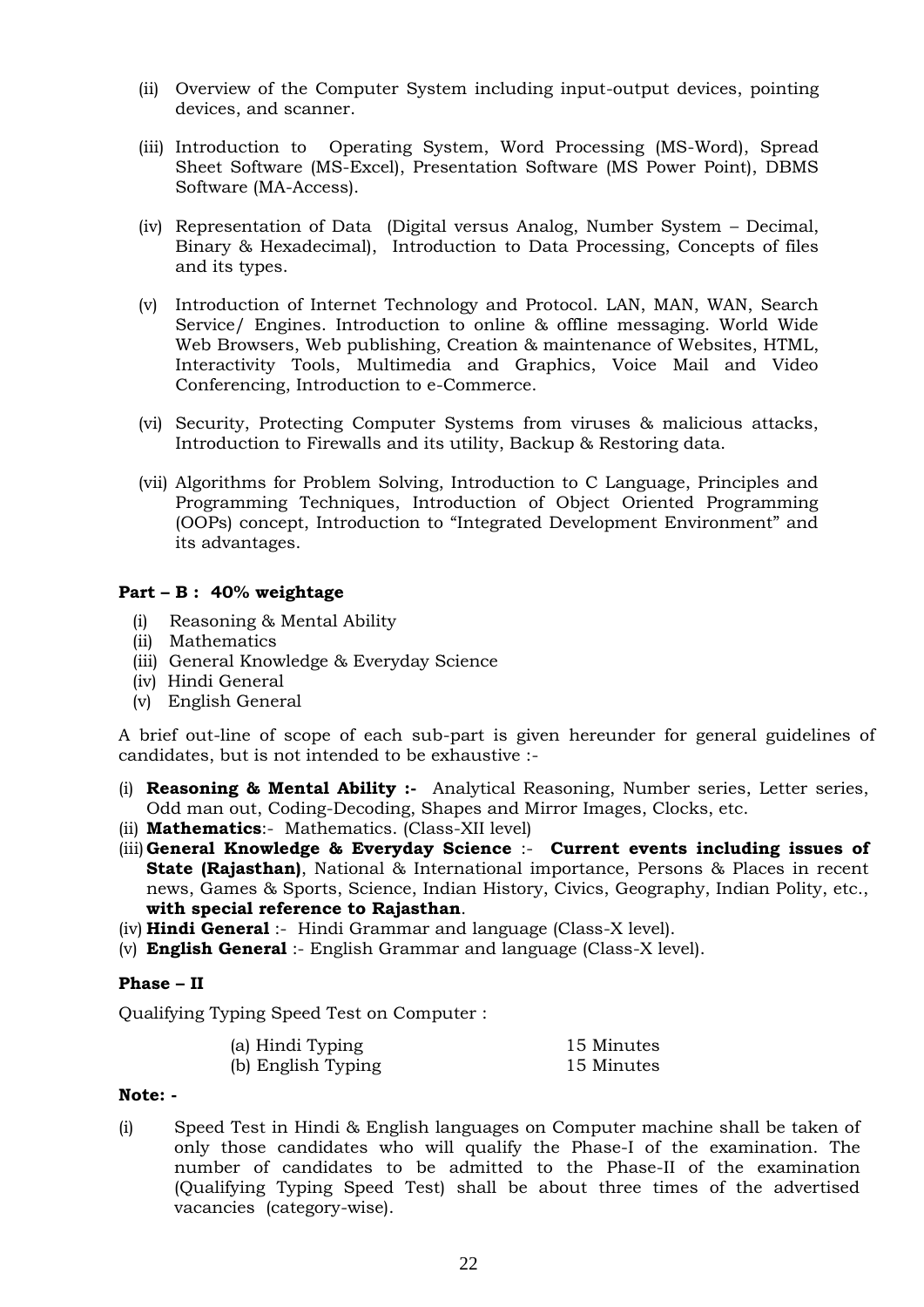(ii) No marks shall be given in Qualifying Typing Speed Test and Merit list will be prepared only on the basis marks obtained in the Phase-I of the examination, but only those candidates who qualify the Typing Speed Test shall be eligible for inclusion in the Merit list.

### **The Question Paper (except "Hindi General" and "English General" section) shall be 'bilingual' i.e. both in English & Hindi.**

- 3. There shall be no 'Interview'.
- 4. There will be 'Negative' marking for each wrong answer.
- 5. To become eligible for consideration for appointment, candidates shall be required to secure minimum passing marks in Part-A & Part-B or Phase-I, as the case may be as detailed below in the written competitive exams :-
	- (i) UR category candidates 30% marks (ii) SC/ST/BC/MBC/EWS/Ex-servicemen/ - 20% marks PWBD(PH) category candidates

The sum of marks obtained by candidates in the Part-A and Part-B both or Phase-I, as the case may be, of the examination will be counted for determining final order of their merit.

- 6. For selection against "Unreserved" vacancies, candidates must be eligible for appointment as "Unreserved" candidate. It is clarified that in case of availing relaxation in 'Fee', a candidate does not become ineligible for selection against "Unreserved" vacancy.
- 7. The possibility of occurrence of some problem in the administration of the examination cannot be ruled out completely which may impact test delivery and/or result from being generated. In that event, every effort will be made to rectify such problem, which may include movement of candidates, delay in test. Conduct of a re-exam is at the absolute discretion of test conducting body. Candidates will not have any claim for a re-test. Candidates not willing to move or not willing to participate in the delayed process of test delivery shall be summarily rejected from the process.
- 8. If the examination is held in more than one session due to one or other reason, the scores across various sessions will be equated to adjust for slight differences in difficulty level of different test batteries used across sessions. More than one session are required if the nodes capacity is less or some technical disruption takes place at any centre or for any candidate.
- 9. Responses (answers) of candidates will be analysed with those of other candidates to detect patterns of similarity of right and wrong answers. If in the analytical procedure adopted in this regard, it is inferred/ concluded that the responses have been shared and scores obtained are not genuine/ valid, RVUN reserves rights to cancel the candidature of the concerned candidates and the result of such candidates (disqualified) will be withheld.
- 10. The scores of online exam will be obtained by adopting the following procedure :-
	- (i) Number of questions answered correctly by a candidate in the objective test is considered for arriving at the 'Corrected Score' after applying penalty for wrong answers.
	- (ii) The 'Corrected Scores' so obtained by candidates are made equivalent to take care of the minor difference in difficulty level, if any, in each of the objective tests held in different sessions to arrive at the 'Equated Scores'. Scores obtained by candidates on any test will be equated to the base form by considering the distribution of scores of all the forms.
	- (iii) Test-wise scores and scores on total is calculated with decimal point upto two digits.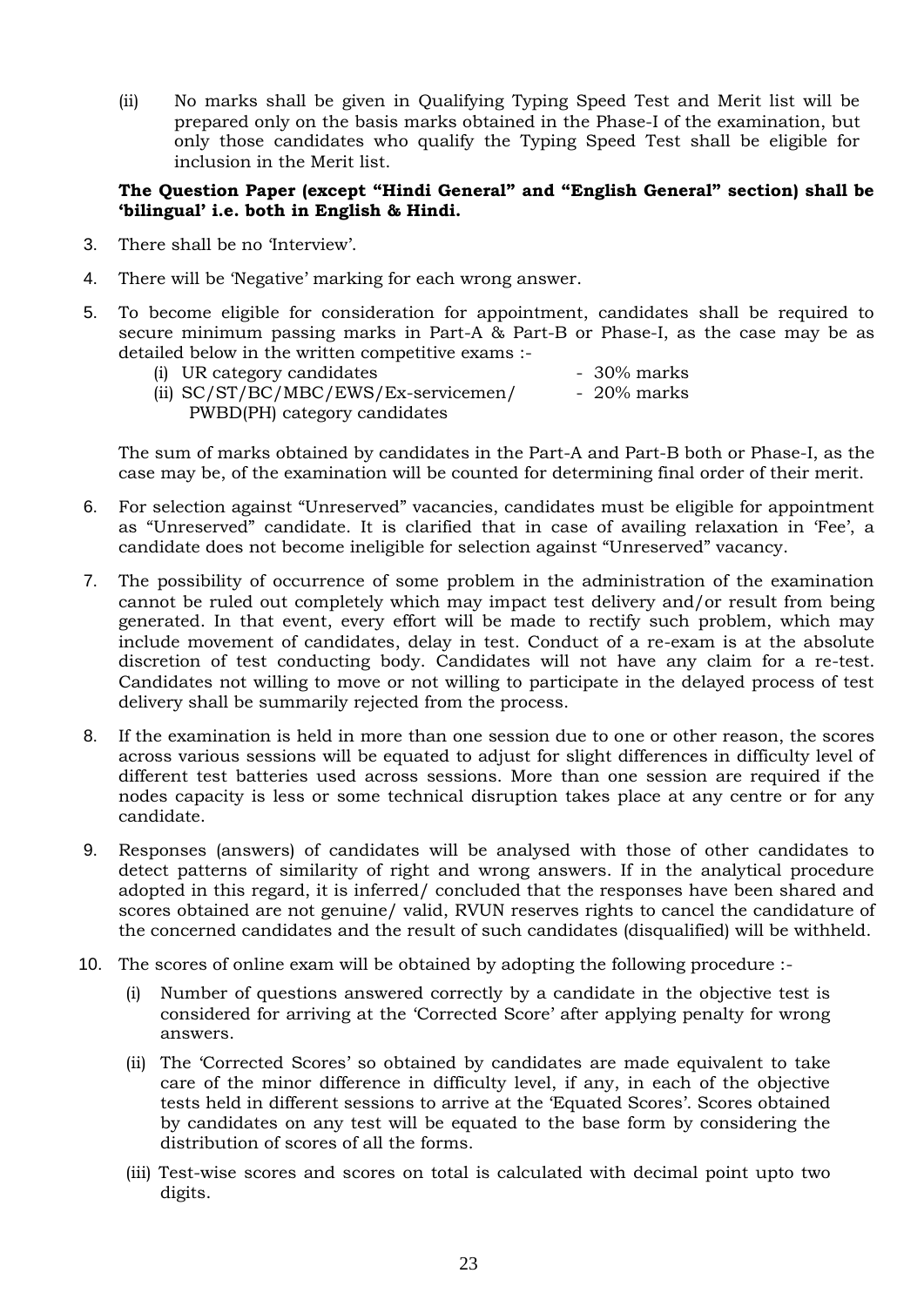11. Category-wise Merits lists of all the successful candidates for each discipline/post shall be prepared separately on the basis of marks secured by the candidates in Common Written Competitive Examination for that discipline/post.

However, in case two or more candidates acquire the same marks, then their date of birth shall be the deciding factor to determine their inter-se merit, i.e. the elder candidate shall be placed higher in the merit-list.

Provided that candidates who had completed apprenticeship training in a Vidyut Nigam under the Apprentices Act, 1961, shall be given preference in that Vidyut Nigam and for this purpose, if two or more candidates acquire the same marks in the Written Competitive exam, then those candidates who had completed apprenticeship training under the Act, 1961 shall rank en bloc senior to other candidates who had not undergone such apprenticeship training.

Provided further that if two or more trained apprentices secure the same marks then the apprentice(s) trained earlier shall be placed higher in the merit as compared to the apprentice(s) undertaken training subsequently. However such preference shall not be considered against vacancies of any other Vidyut Nigams.

12. Notwithstanding anything contained herein above, if other things are equal between a person with benchmark disability and a person without benchmark disability, then preference shall be given to the person with benchmark disability, even if it result in the excess of the reservation prescribed for them.

# **11. Verification of documents**

- 1. For verification of documents, successful candidates limited to about two (2) times of vacancies under each category for each post and discipline i.e. Electrical, Mechanical, Control & Instrumentation / Communication, Civil and Fire & Safety shall be called in order of merit from the above common merit lists prepared separately for each post and discipline.
- 2. It shall be mandatory for candidates to appear with the following original documents alongwith one set of self-attested photostat copy of the same on the date intimated for the purpose before the Committee, for verification of his/her original documents:-
	- (i) **System generated printout of application with candidate's scanned photograph and signature;**
	- (ii) **Printout of the E-Receipt of fee deposited;**
	- (iii) Degree/ Provisional Degree issued by the University or a Certificate issued by the Institute from where such qualification is acquired by him/ her in support of acquiring the requisite qualification;
	- (iv) Mark-sheet of all years/ semesters issued by the University;
	- (v) In case percentage of marks is not mentioned in the Degree/ Mark-sheet, a certificate issued by the University/ Institution in support of equivalent percentage of marks in the such qualification;
	- (vi) Certificate/ Marks-sheet of Secondary School Exam in which 'Date of Birth' of the candidate is indicated;
	- (vii) Certificate of SC /ST/EWS or BC/MBC of non-creamy layer, as the case may be, issued by the concerned Competent Authority of Rajasthan state only (if applicable);
	- (viii) In case of Persons with Benchmark Disabilities (Physically Handicapped) , Medical Certificate (indicating type & percentage of disability) issued by the concerned Competent Authority;
	- (ix) Marriage Registration Certificate issued by the concerned Competent Authority or Affidavit (if married);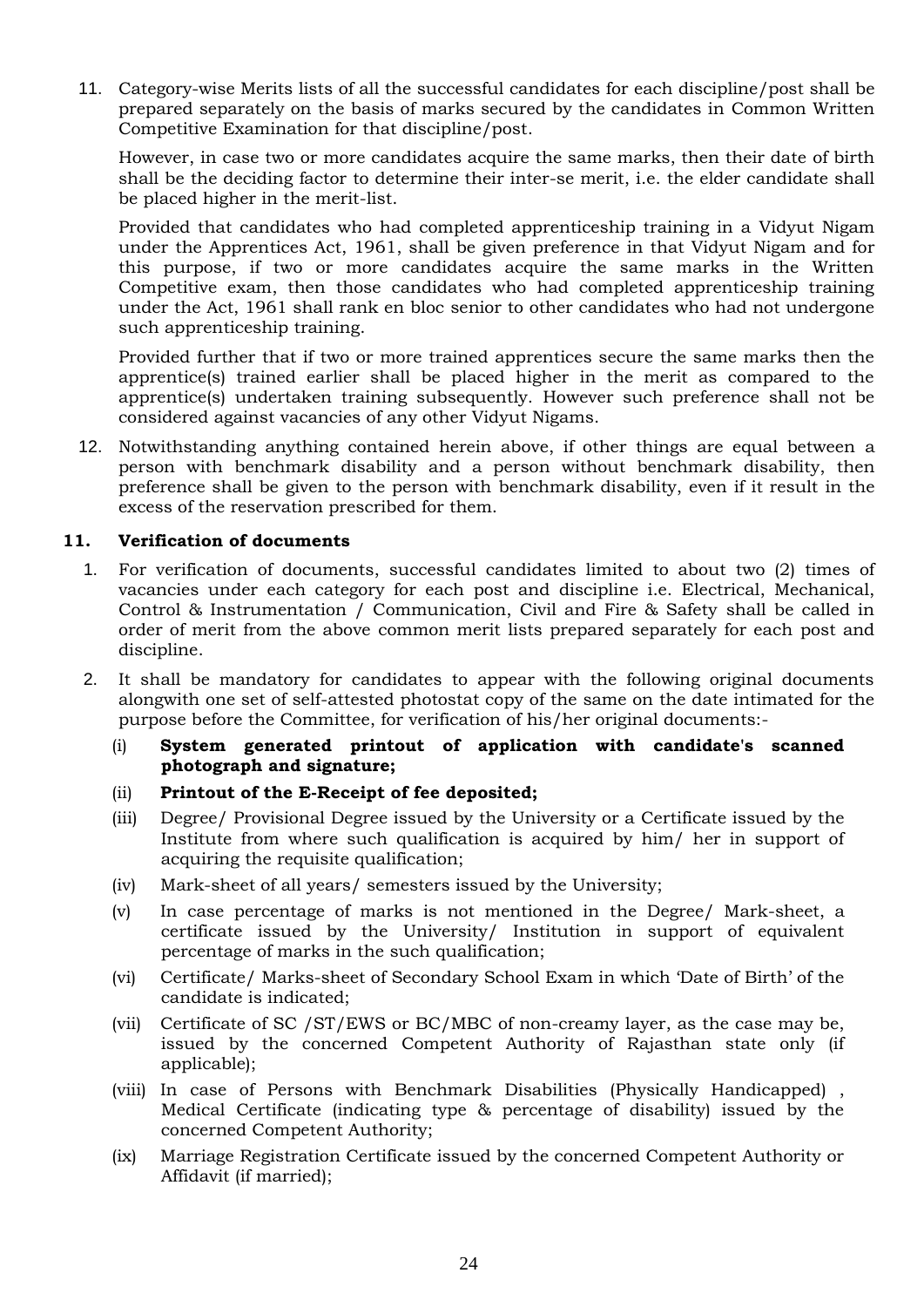- (x) In case of a widow, death certificate of her husband issued by the Competent Authority;
- (xi) In case of Divorcee, decree or certificate issued by the court granting divorce;
- (xii) In case of married candidates, an affidavit clearly indicating name and date of birth of all children, including adopted and step children or an affidavit, if having no children on non-judicial stamp paper of Rs.50/-;
- (xiii) Bonafide Resident Certificate, issued by the competent authority.
- (xiv) Certificate of good character from the competent authority of the University or Institute where last educated and two certificates written not more than six months prior to the last date prescribed for filling-up the application, from two responsible persons not connected with his School or Institute or University and not related to him;
- (xv) An Affidavit on non-judicial stamp paper worth Rs. 50/- duly attested by Notary Public that no criminal case is pending against him/ her in any Court and he/ she has not been convicted in any criminal case. If he/ she has been convicted or any criminal case is pending against him/ her, details should be mentioned in the Affidavit;
- (xvi) Employment Certificate, if the candidate is an existing employee of RVUN/RVPN/ JVVN/AVVN/JdVVN;
- (xvii) Certificate/ relevant document issued by the concerned Competent Authority for claiming reservation against vacancies reserved for Ex-Servicemen;
- (xviii) Certificate/relevant document issued by the concerned competent authority for claiming reservation against vacancies reserved for TSP Area/ Saharias category.
- (xix) Certificate if any, in support of undergoing apprenticeship training in a Vidyut Nigam.
- (xx) Candidates already employed with Government departments/PSUs/Autonomous Bodies will have to produce 'No Objection Certificate' (NOC) from the employer at the time of joining service, if offered appointment; and
- (xxi) Any other document, as may be intimated.
- 3. In case a candidate does not appear for verification of documents at the scheduled time & date, his/ her candidature is liable to be rejected automatically.
- 4. A "Common Merit List" shall be prepared amongst candidates found eligible for appointment after Documents Verification. Appointment and allotment of Company shall be done from such "Common Merit List" based on their merit, preference for Company and category-wise vacancies.

#### **12. Employment of irregular or improper means**

A candidate who is or has been declared guilty of impersonation or of submitting fabricated documents which have been tampered with or of making statements which are incorrect or false, or of suppressing material information, or of using or attempting to use unfair means in the exam or documents verification or otherwise, resorting to any other irregular or improper means for obtaining admission to the examination or appearance at any interview/ documents verification, shall, in addition to rendering himself liable to criminal prosecution, be debarred from admission to any examination or appearance at any interview/ documents verification held by Nigam in future for selection of candidates.

# **13. Canvassing**

No recommendation for direct recruitment and/ or selection either written or oral, other than that required under the Regulations, shall be taken into consideration. Any attempt on the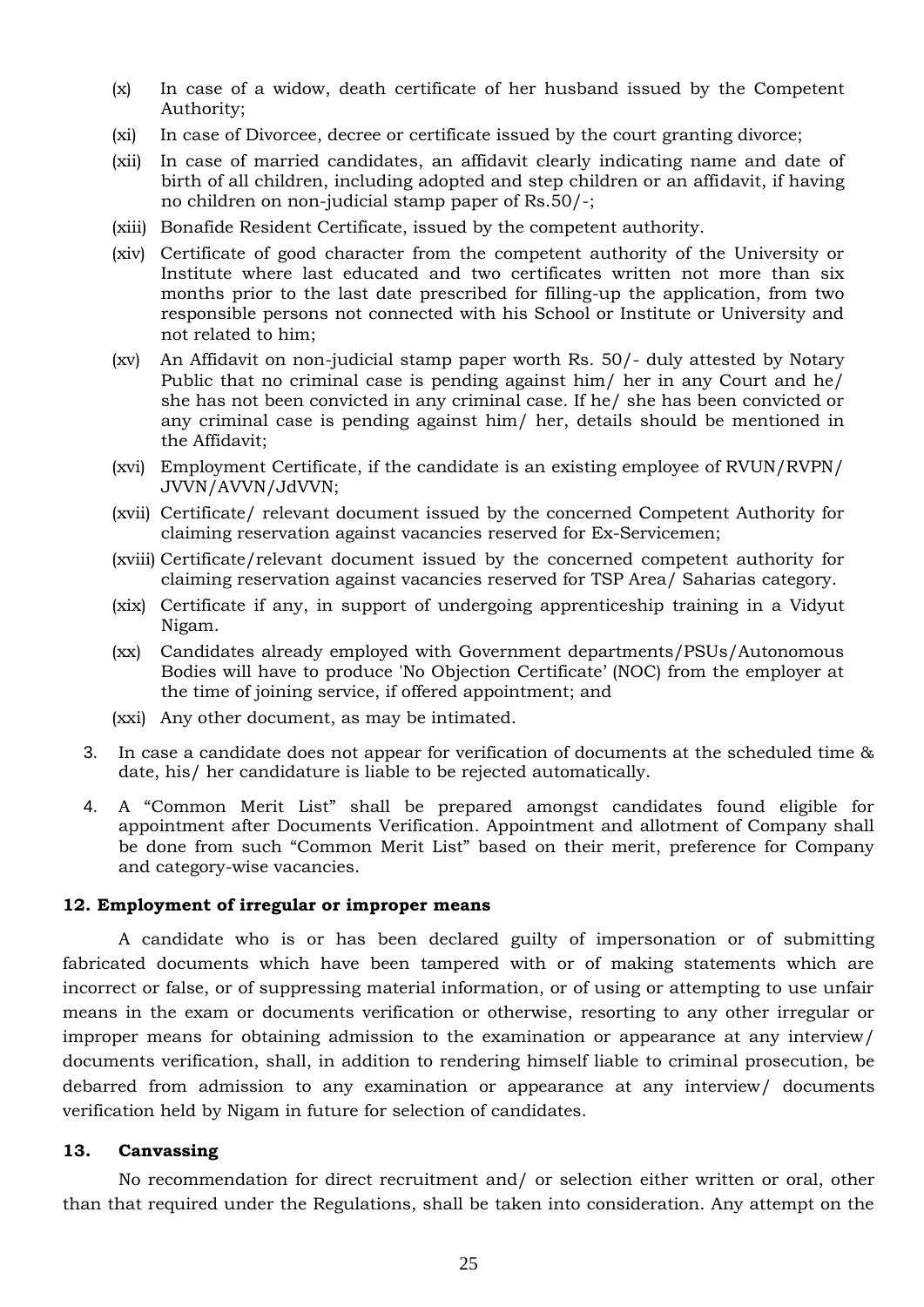part of a candidate to enlist support directly or indirectly for his candidature by any means, may disqualify him for recruitment.

# **14. Other Instructions**

1. Before applying, every candidate is required to ensure at his/her own that he/she fulfills the eligibility criteria and other conditions mentioned in the advertisement as well as on the website.

Candidate should also ensure that particulars submitted by him/her are correct in all respect.

- 2. Candidates having registration in Manpower Planning Department, Rajasthan or Employment Exchanges shall also be required to apply through the same procedure.
- 3. Permission at all stages of the recruitment process will be purely provisional, subject to satisfying the prescribed eligibility criteria and also presuming that all information submitted by the candidate are complete & correct. Verification of documents/ checking of eligibility criteria with reference to original documents as well as other terms & conditions will be done only at the time of verification of documents.
- 4. Candidature of a candidate is liable to be rejected automatically at any stage of recruitment process if any information provided by the candidate is found incomplete/incorrect/false or he/she has suppressed any information/material fact or is not found in conformity with the eligibility criteria mentioned in the advertisement or involved in process violation. If, at any time during recruitment or even after joining service by a candidate, any of such shortcomings is noticed, his/her services are liable to be terminated without any notice.
- 5. On appointment, all the selected candidates will be required to furnish a Bond and Surety in support thereof as per Regulations. All terms & conditions prescribed for appointment as a Probationer Trainee shall also be applicable.
- 6. Candidates are advised to remain in constant touch with these websites of Vidyut Nigams and regularly check their email account for information pertaining to this recruitment process. No information will be sent by post or through any other mode.
- 7. RVUN reserves the right to cancel/restrict/modify/alter the recruitment process, if needed, without issuing any notice.
- 8. Decision of RVUN in all matters relating to recruitment will be final and binding on the candidates. No correspondence or personal enquiries shall be entertained by the RVUN in this behalf.
- 9. Legal jurisdiction will be **Jaipur** in case of any dispute.

# **IMPORTANT DATES**

| Date of opening Website Link for submission<br>of Online Application Form | 24 <sup>th</sup> February, 2021 |
|---------------------------------------------------------------------------|---------------------------------|
| Last Date of submission of<br>Online<br><b>Application Form</b>           | 16th March, 2021                |

# **HELP LINE NO. : 91+94140 56655**

(During 10:00 AM to 5:00 PM on all Working Days)

# **Chief Personnel Officer**